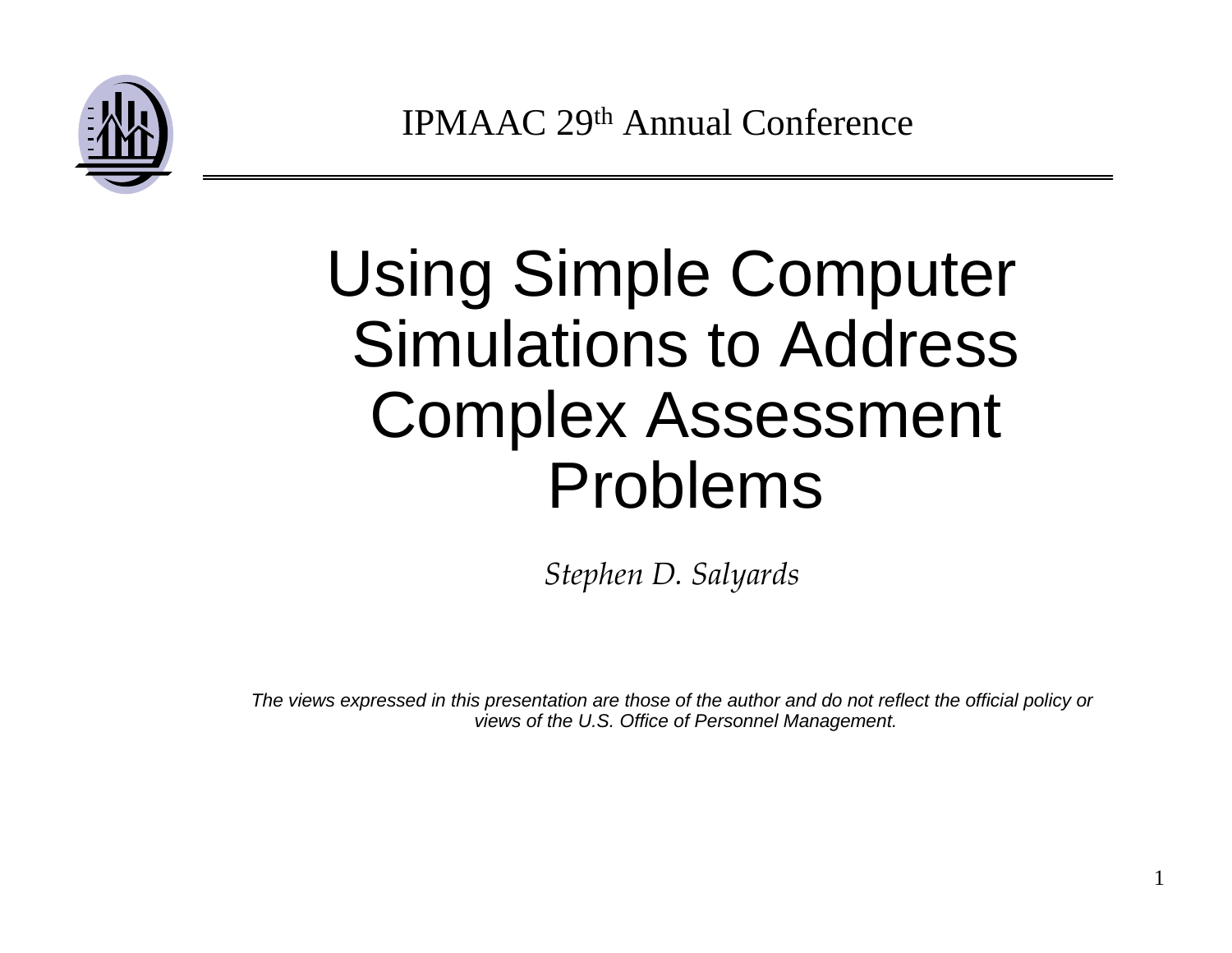

- What is Statistical Simulation?
- Why Use Simulation?
- Brief History
- Basic Steps
- Assessment Applications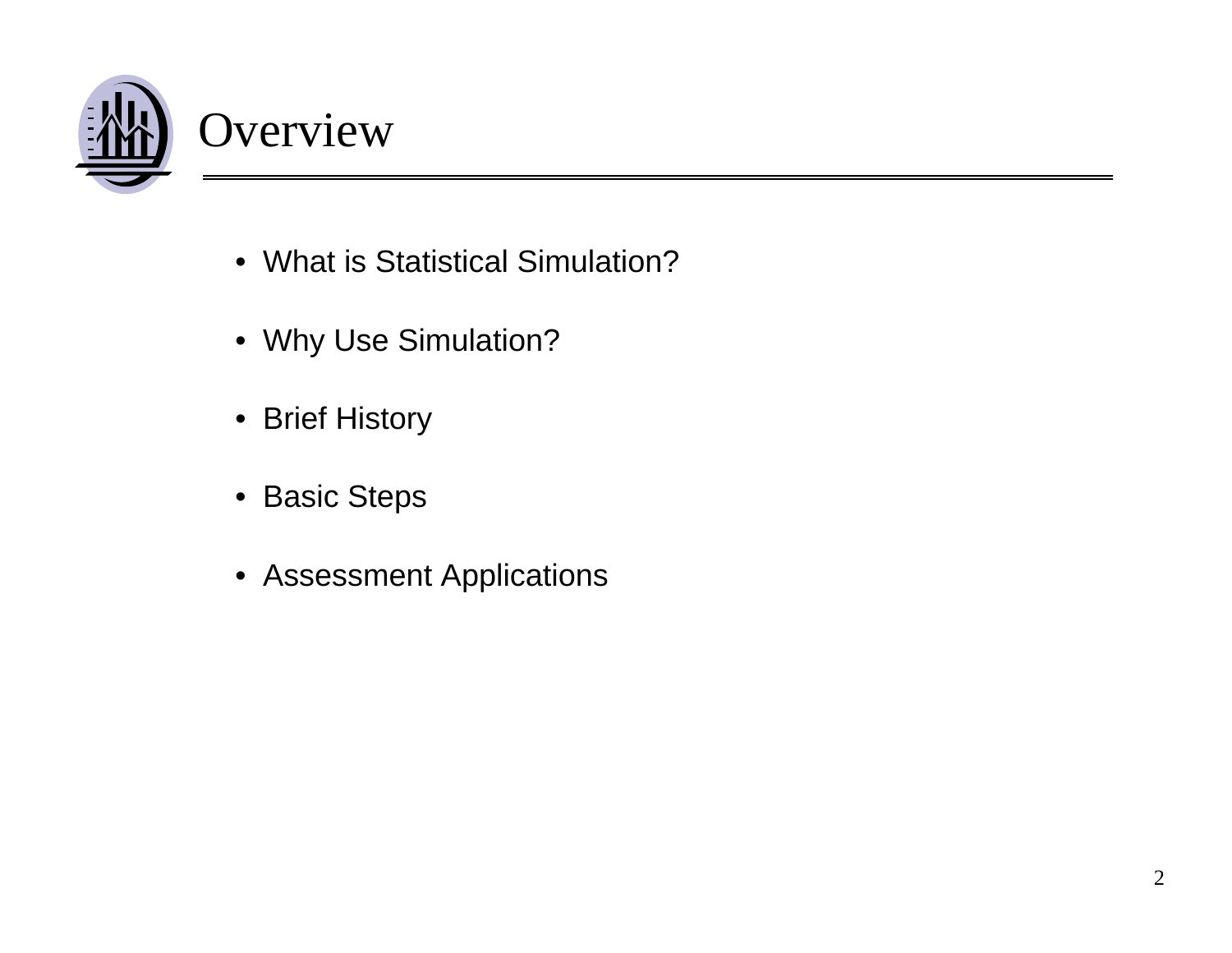

- •Statistical simulation is based on the concept of "resampling"
- • Resampling refers to the use of observed data, or of a data generating mechanism (such as a coin or die), to produce new hypothetical samples, the results of which can then be analyzed (Simon, 1999)
- Variations on the resampling theme:
	- •Computer-intensive methods
	- •Monte Carlo simulation
	- Bootstrap procedure
	- •Permutation/randomization test
	- Exact Probability Test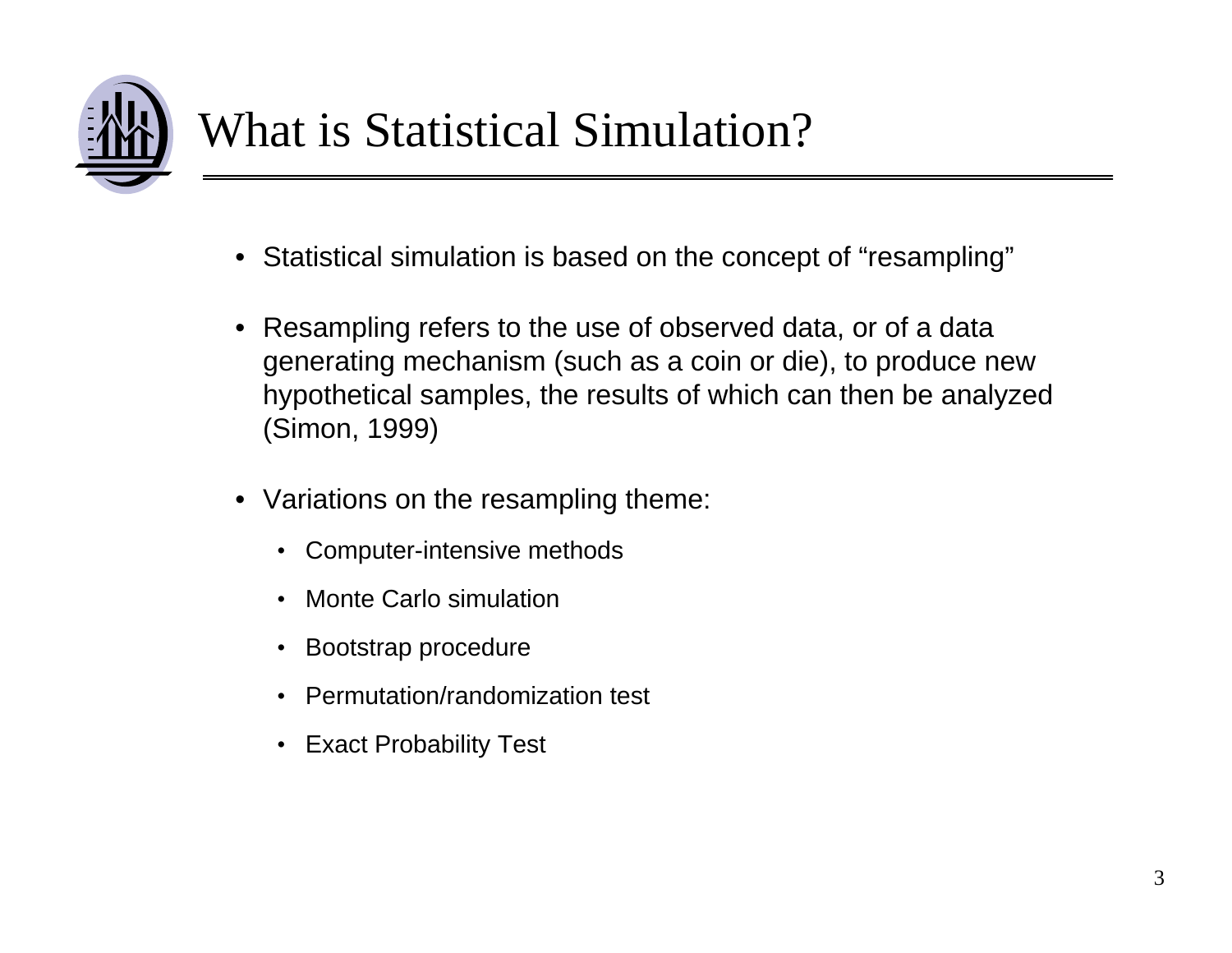

- Simulation tends to be more robust and general than conventional techniques based on idealized, theoretical models
	- More flexible can handle any problem conventional methods can handle – the reverse is not true
	- Normal-theory methods can be surprisingly inaccurate
- Simulation tends to be more transparent and requires fewer technical concepts and assumptions
	- Assumptions of conventional formulas are often hidden under a deep layer of mathematical theory
	- Simulation is now the benchmark by which we judge the performance of conventional procedures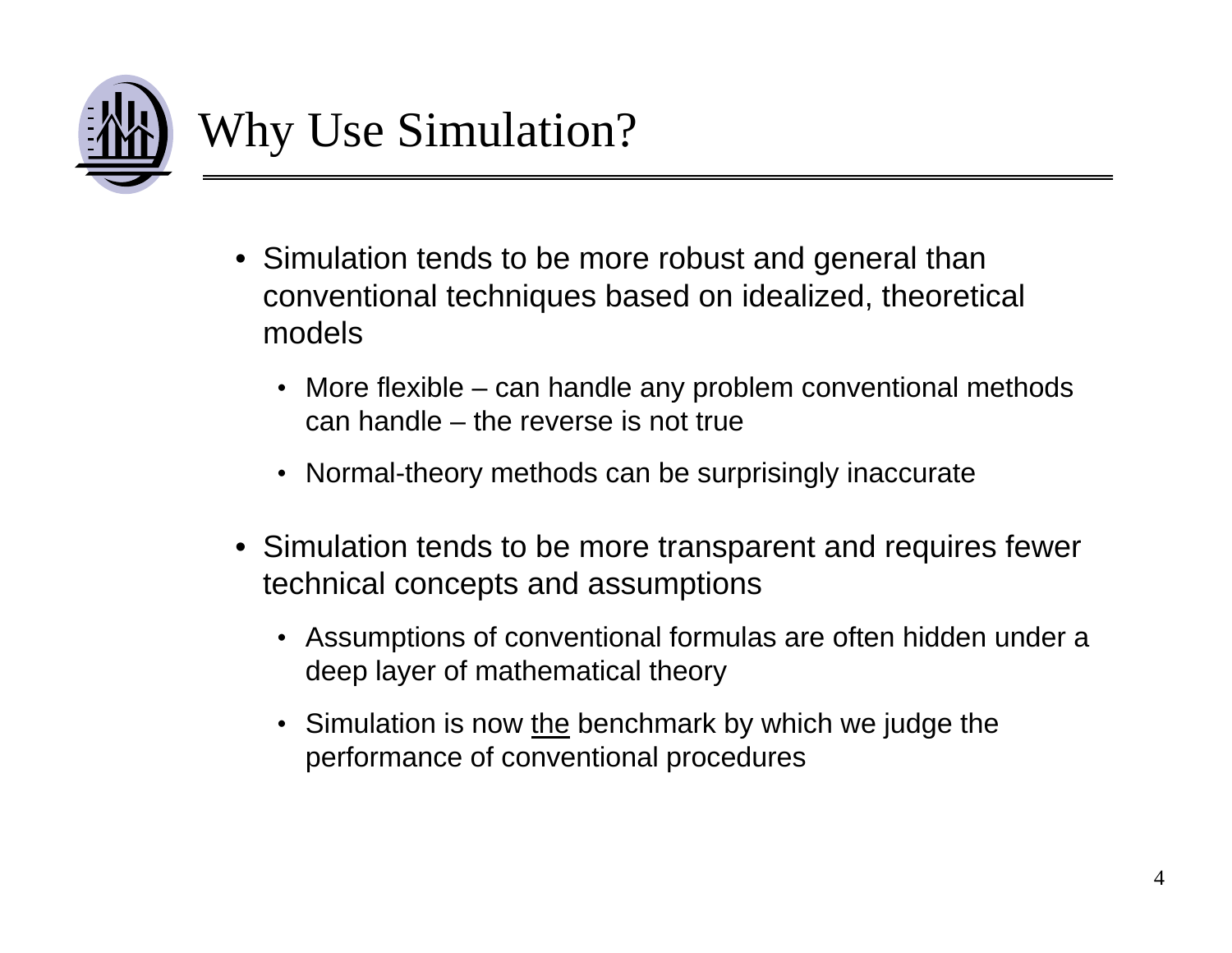

- Gosset (pseudonym "Student", 1908) developed empirical probability distributions by resampling hundreds of times from a deck of shuffled cards containing a given dataset
- Gosset conducted his simulation research to develop reference distributions for cases where the "normal curve"was inappropriate
- A reference (or sampling) distribution is based on repeated random samples of size *n* and describes what values of a statistic will occur and how often
- A sampling distribution can be derived using probability theory (traditional approach) or by resampling actual or hypothetical data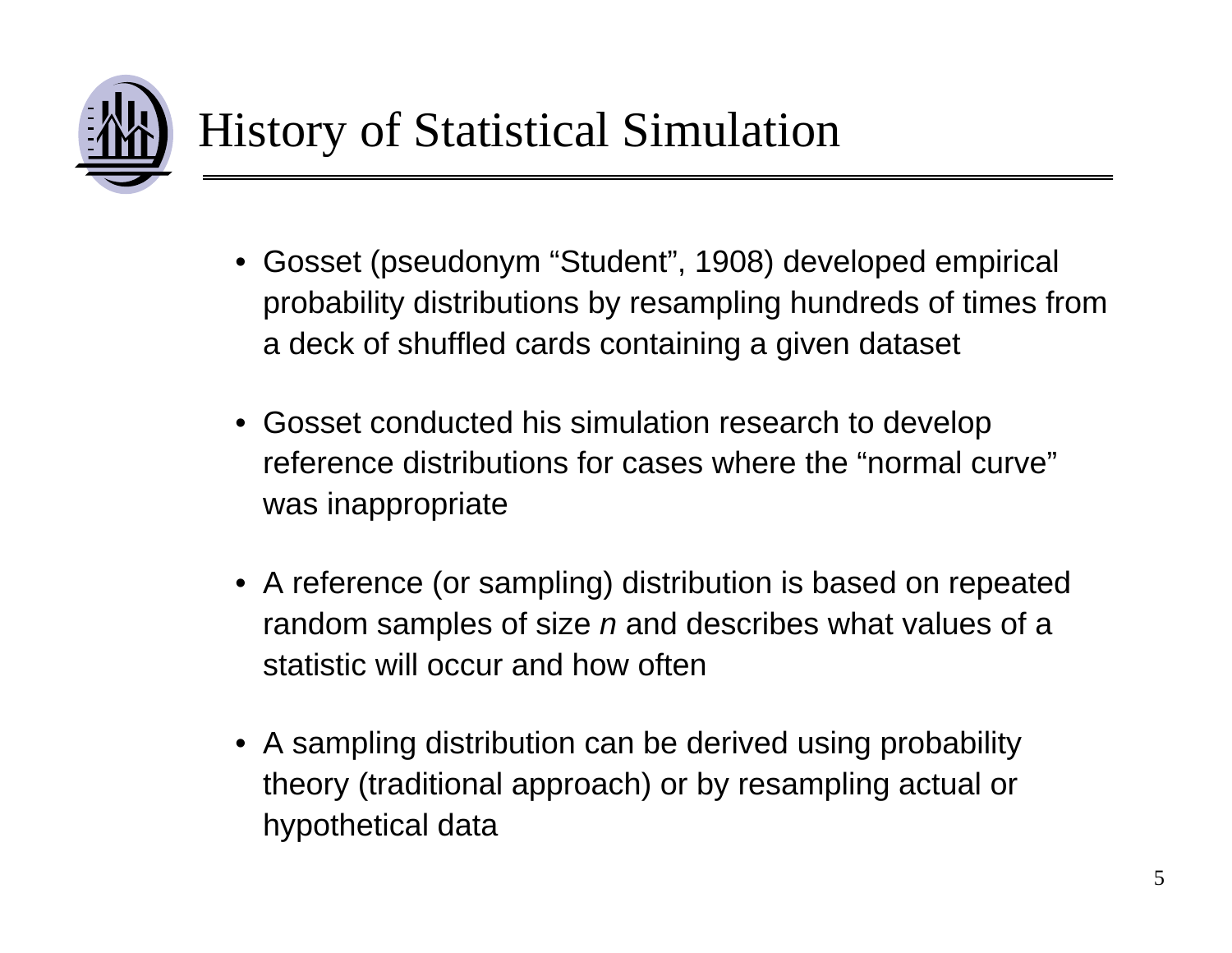

# History of Statistical Simulation (contd.)

- The great mathematician Ronald Fisher spent 7 years deriving theoretical formulas to approximate Gosset's empirical distributions (Student's *t*-test)
- We are no longer limited to using Fisher's formulas or the theoretical assumptions required to apply them
- Gosset's pioneering card-shuffling approach is back, only computers now do in seconds what once took months or years (Bennett, 1999)
- Key question: How often does your observed result occur as a matter of random sampling fluctuation?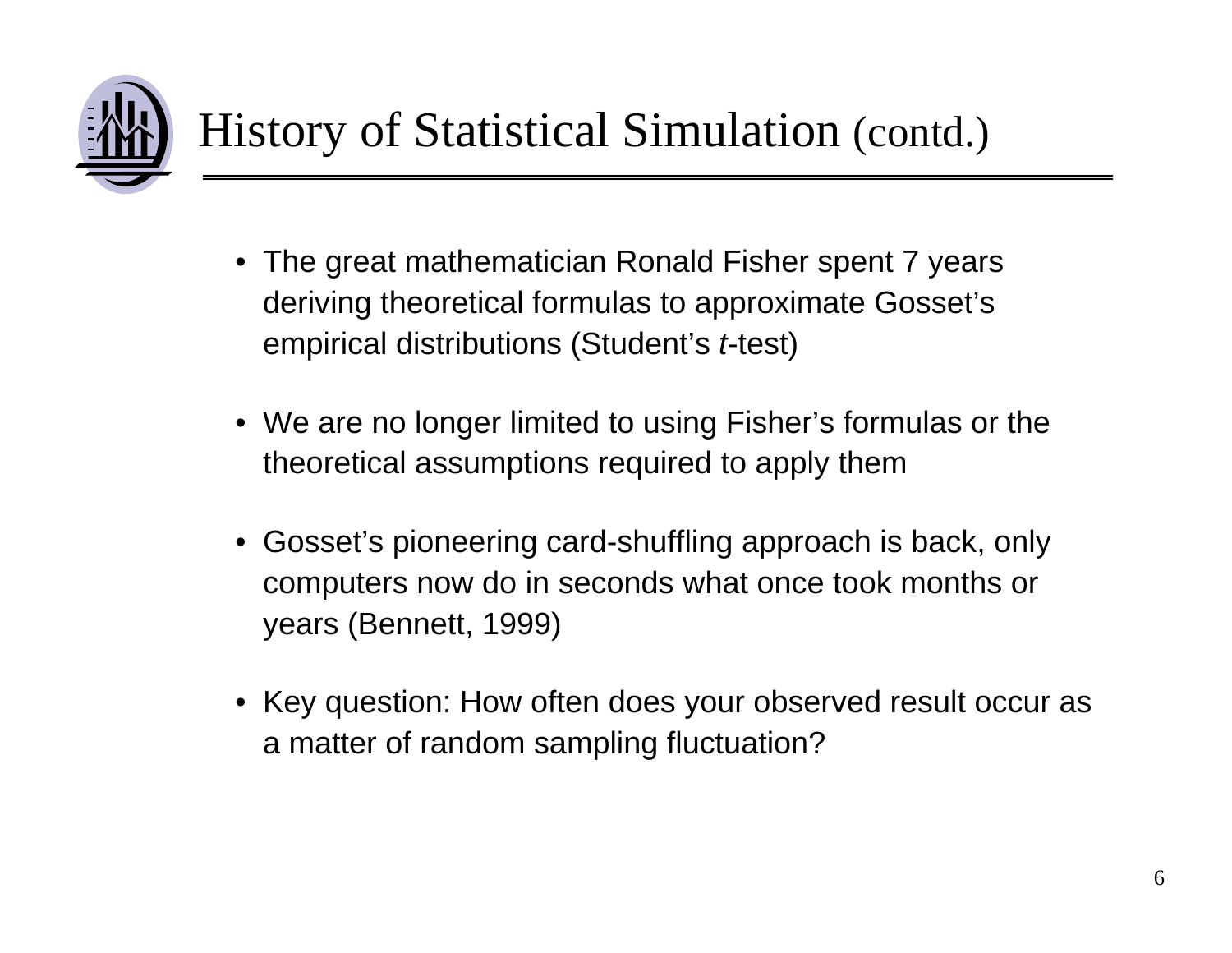

- •Specify relevant universe (simulated population or process)
- • Specify sampling procedure
	- •Sample size
	- •Number of samples
	- •With or without replacement
- •Compute statistic or descriptor of interest
- •Resample, compute, and store results over several trials
- $\bullet$  After completion, summarize the results in a histogram or probability distribution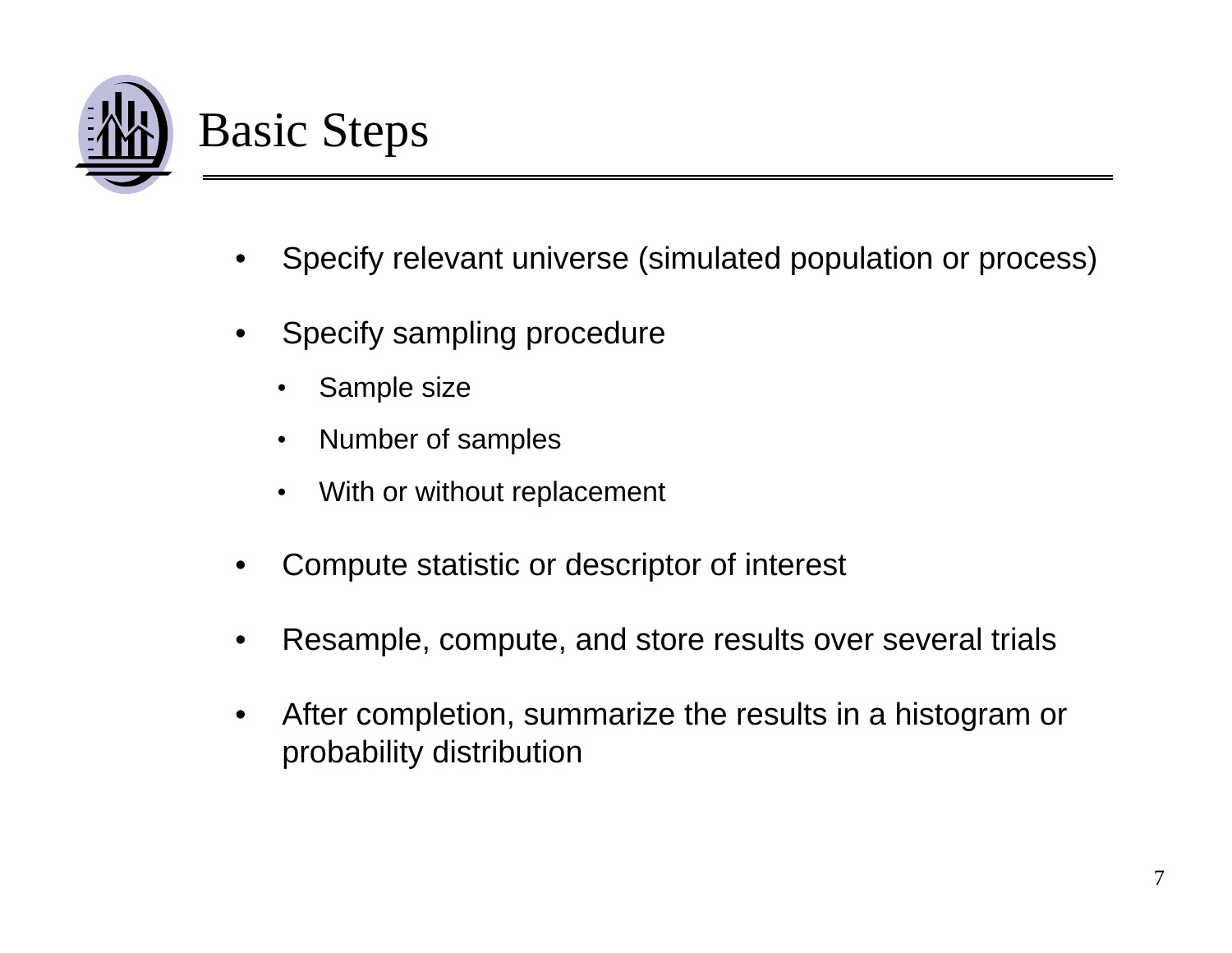

- A woman attending a tea party claimed tea poured into milk did not taste the same as milk poured into tea
- Fisher set up an experiment to "test the proposition" (Salsburg, 2002)
- Eight cups of tea were prepared (four with tea poured first, and four with milk poured first) and presented randomly
- What is the probability of getting 6 correct guesses (hits) by chance alone?
- • Design a simulation using a deck of eight cards (4 labeled milk-first, 4 labeled tea-first) or write a simple computer program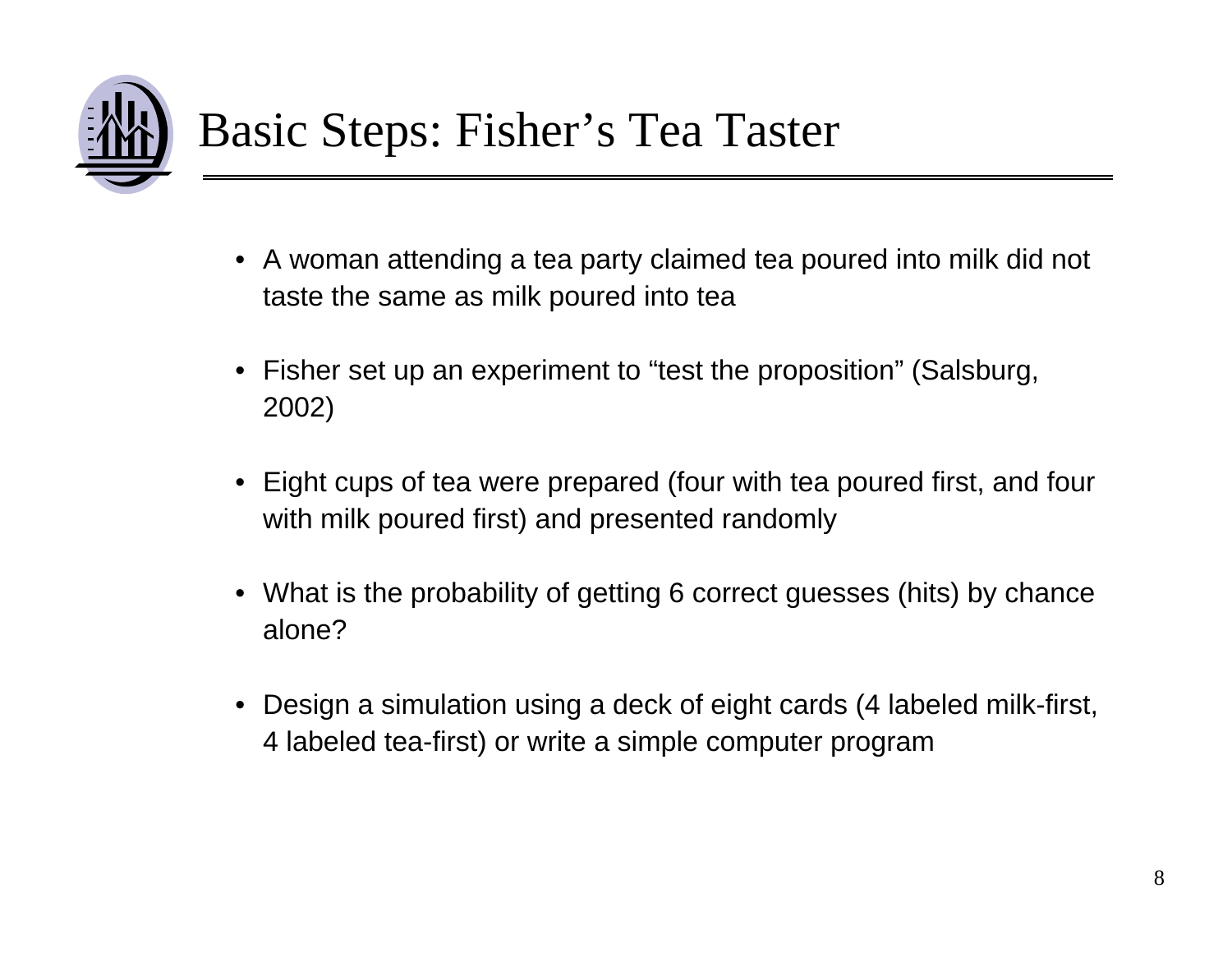

### Basic Steps: Fisher's Tea Taster (cont'd)

**REPEAT 1000**

**SHUFFLE guess guess\$** 'Shuffle the guesses

**COUNT diff = 0 match**

**SCORE match hit**

**END**

**HISTOGRAM hit**

**URN (0 0 0 0 1 1 1 1) actual**  $\qquad \qquad$  'Tea cups; 0 = milk first, 1 = tea first

**URN (0 0 0 0 1 1 1 1) guess** 'Guesses; 0 = milk first, 1 = tea first

'Repeat 1,000 times

**SUBTRACT actual guess\$ diff** 'Check for matches, store result in diff

'Zero indicates correct guess

'Store number of hits for that trial

'Stop after 1,000 trials

'X-axis shows number of hits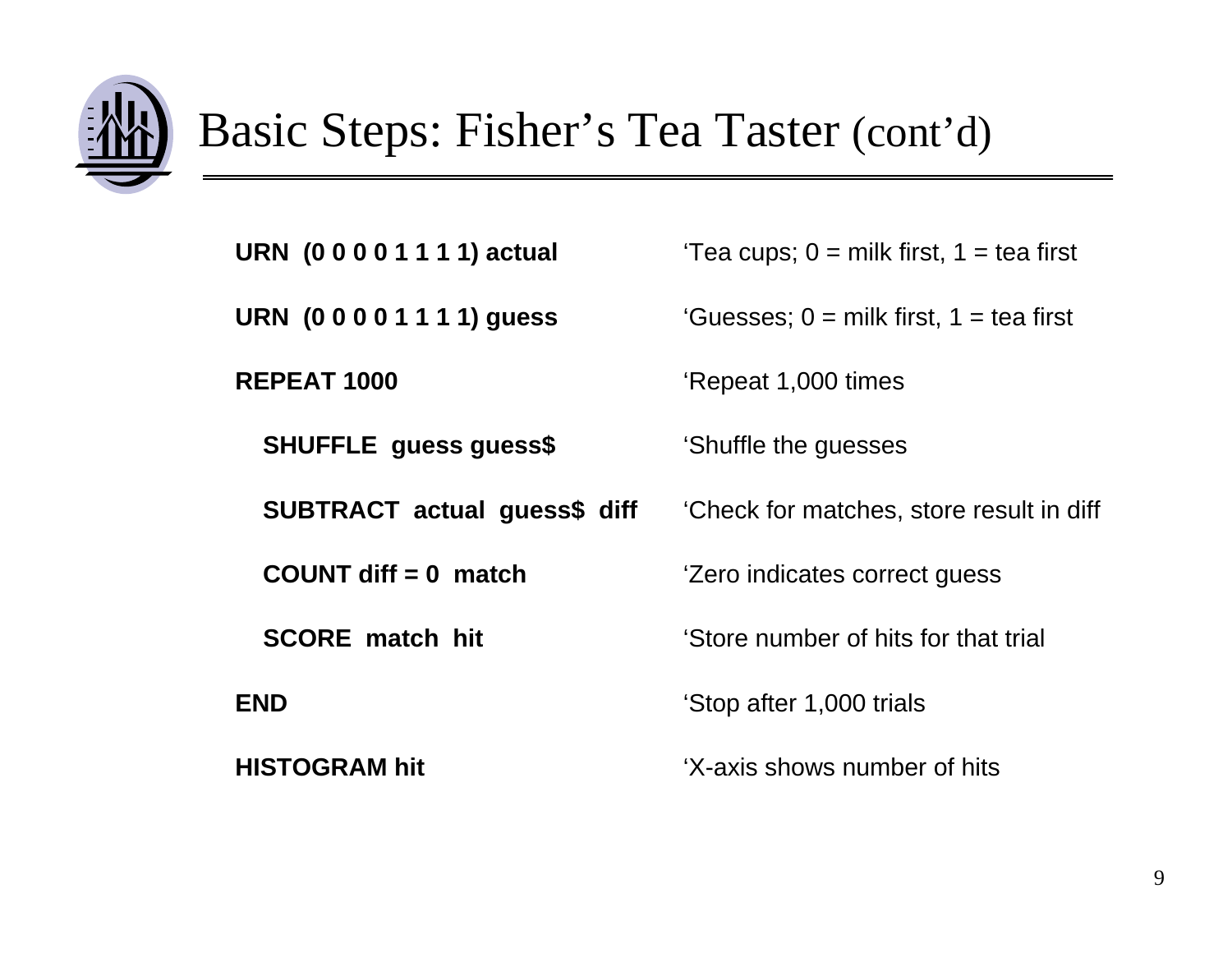

#### Basic Steps: Fisher's Tea Taster (cont'd)

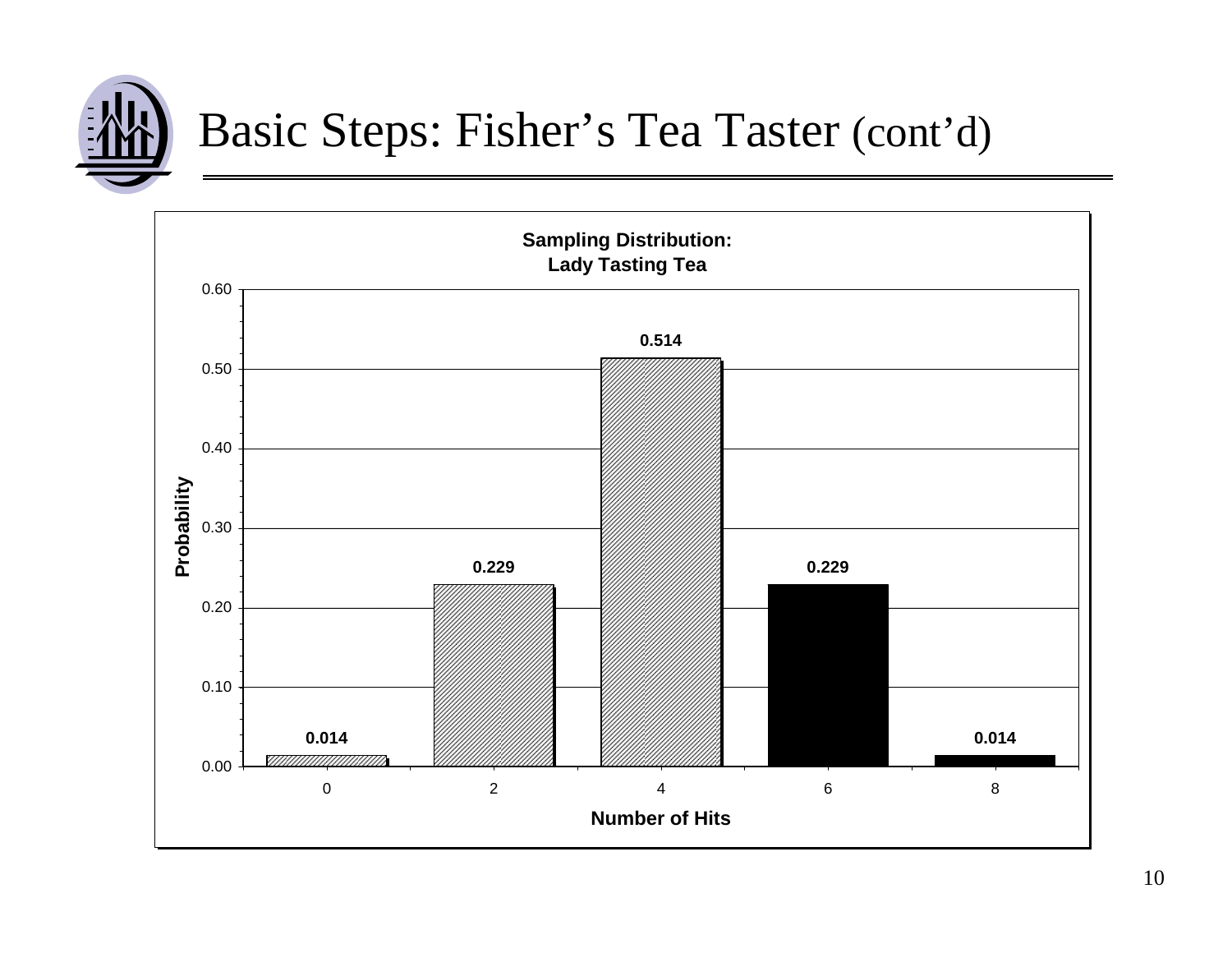

- 1. Adverse Impact (Single Applicant Pool)
- 2. Guessing on Matching Tests
- 3. Detection of Test Cheating
- 4. Score Categorization and Validity
- 5. Scale Compression and Information Loss
- 6. Sampling Distributions for New Statistics
- 7. Adverse Impact (Multiple Applicant Pools)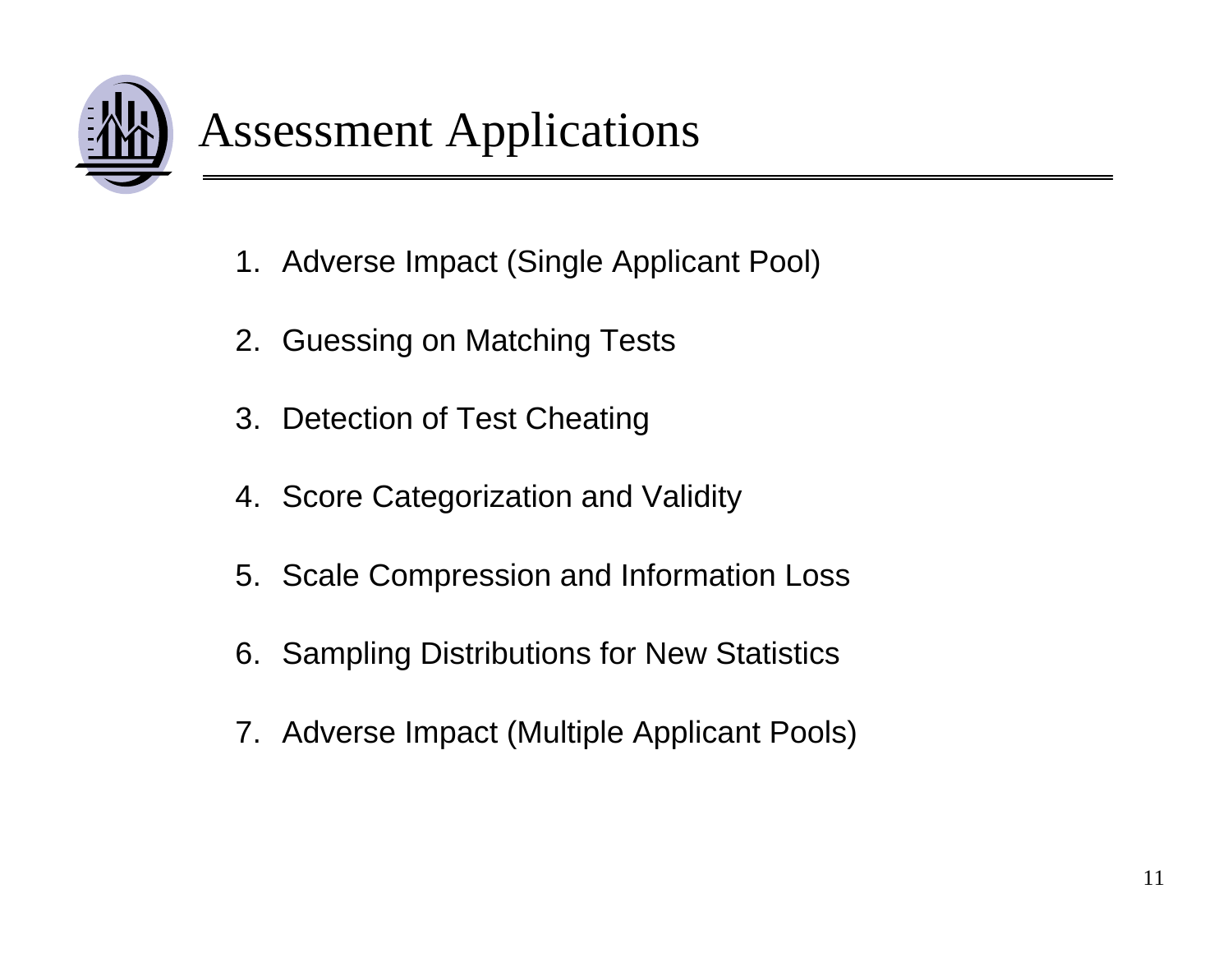

# Application 1: Adverse Impact Analysis

- The four-fifths (or 80%) rule and the chi-square test for detecting adverse impact can disagree 10-40% of the time depending on sample size (York, 2002)
	- With small sample sizes, chi-square test has low power to detect differences in selection rates
	- With large sample sizes, four-fifths rule often fails to detect adverse impact
- Scenario: 80 men and 20 women apply for jobs, 13 applicants are selected
- What is the probability of <u>no</u> women being selected?
- • Adverse impact? Four-fifths rule indicates "Yes"; Chi-square test says "No"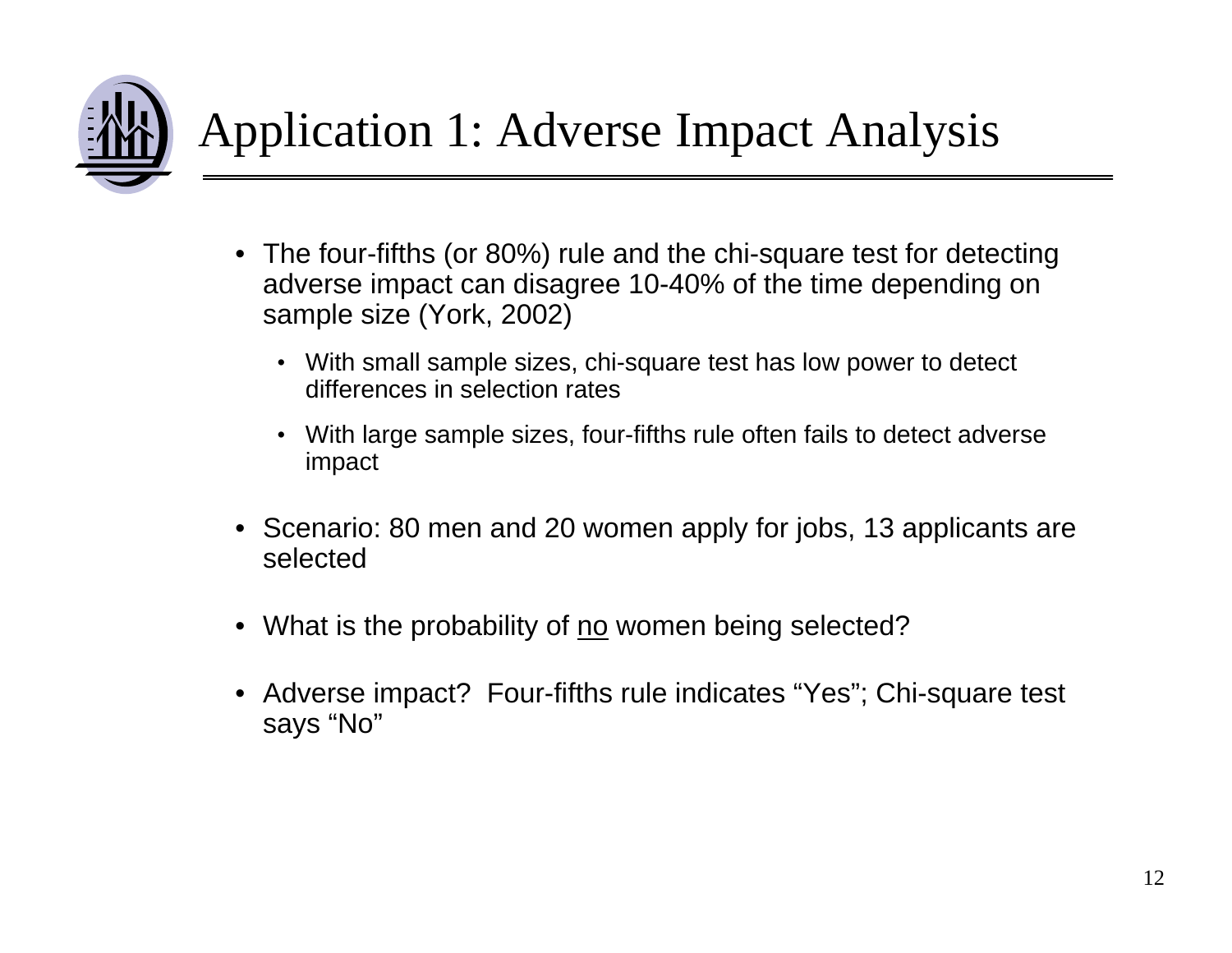

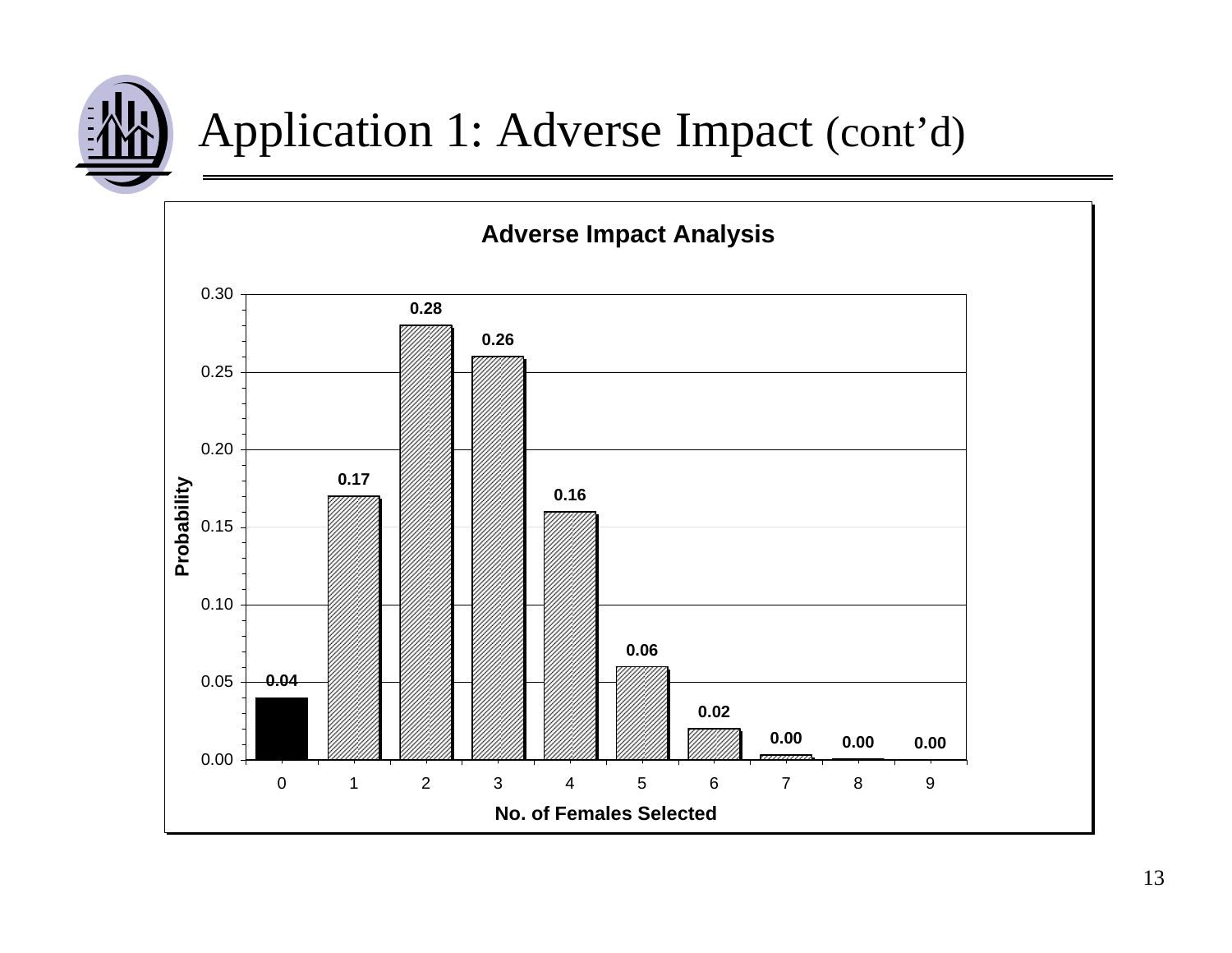

- According to Haladyna (2004), nearly all measurement textbooks recommend using the matching item format
- For example, applicants are asked to match dates with historical events, parts with functions, terms with definitions
- There is surprisingly little research on this item format
	- Resilient to guessing?
	- What if the number of item stems and choices are unequal?
- Scenario: On a 15-item matching test, how many items can an applicant match correctly by chance alone?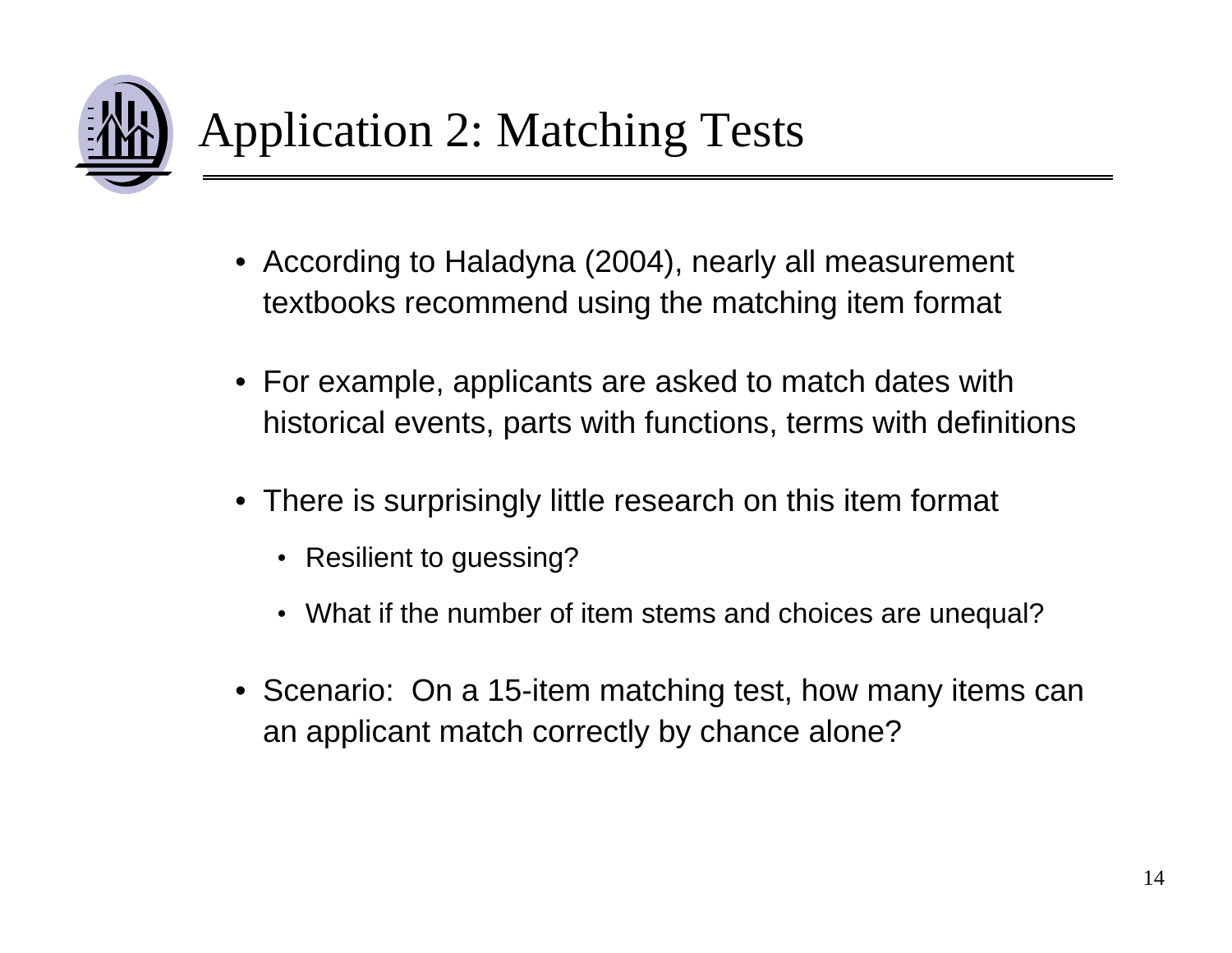

#### Application 2: Matching Tests (cont'd)

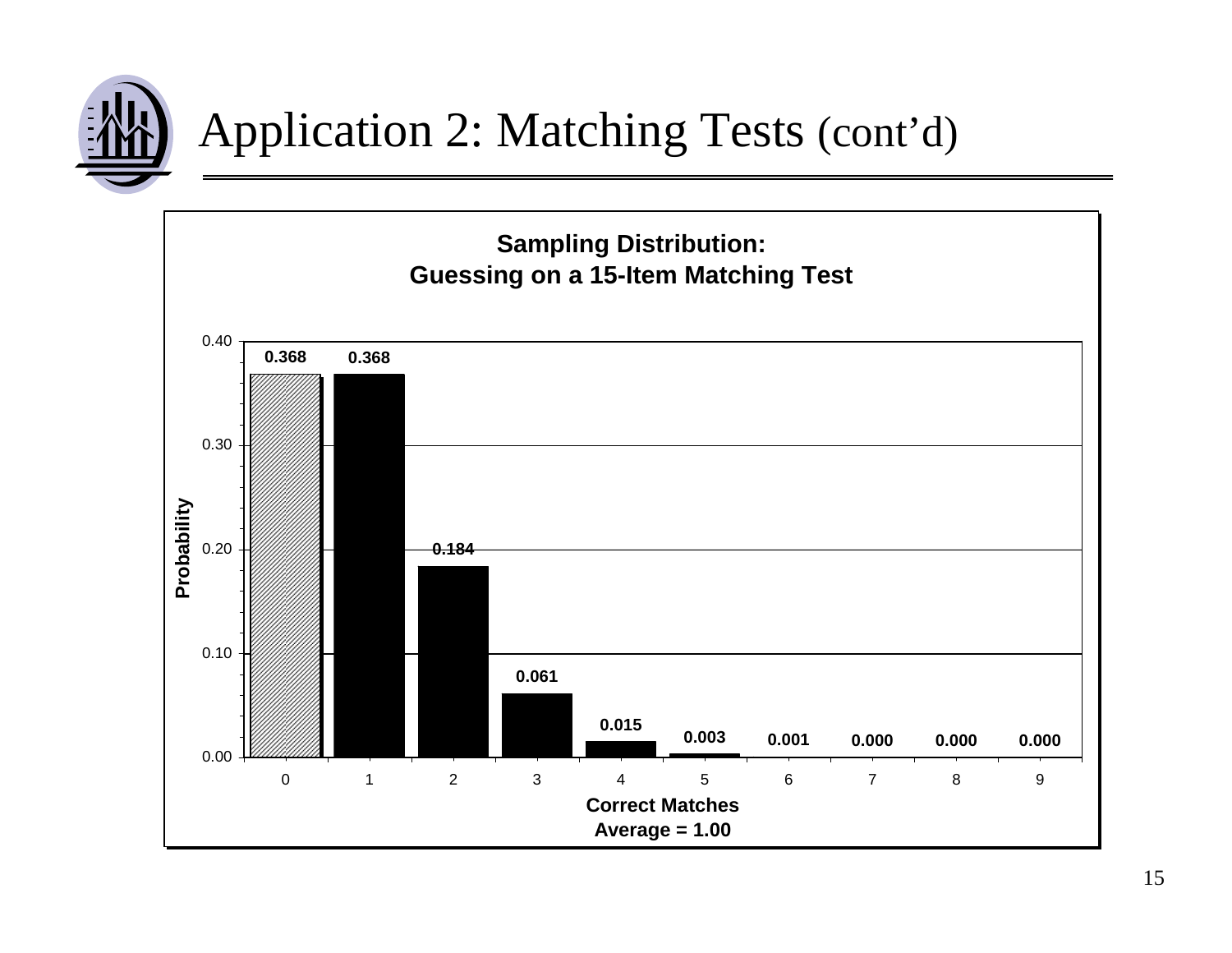

# Application 2: Matching Tests (cont'd)

- Item writing guides often recommend making the number of options different from the number of item stems
- What is the expected effect on guessing from adding distractors (i.e., bogus options)?
- Is it worth the trouble to have item writers add plausible distractors to the list of correct options?
- Does the effect on guessing depend on the number of item stems?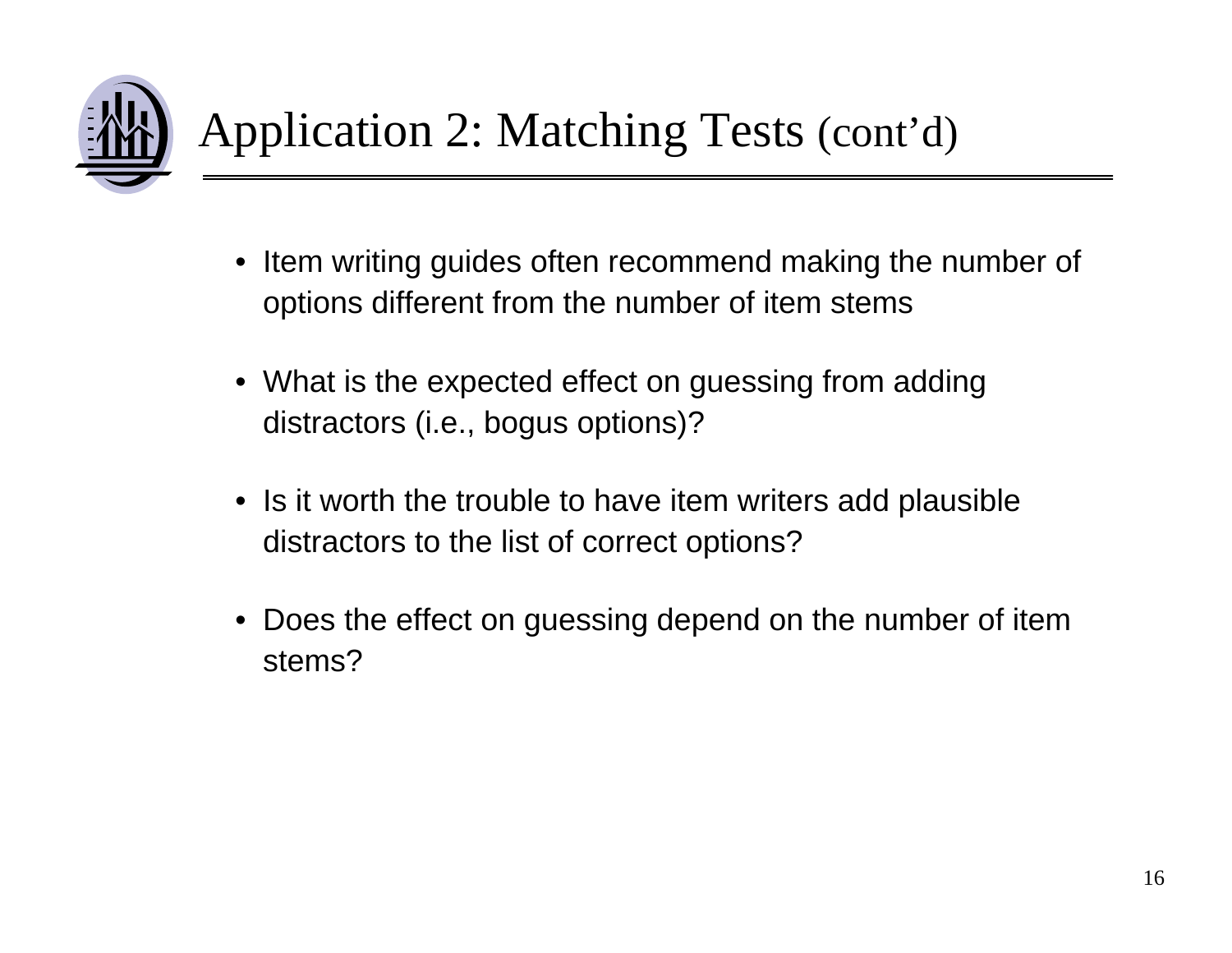

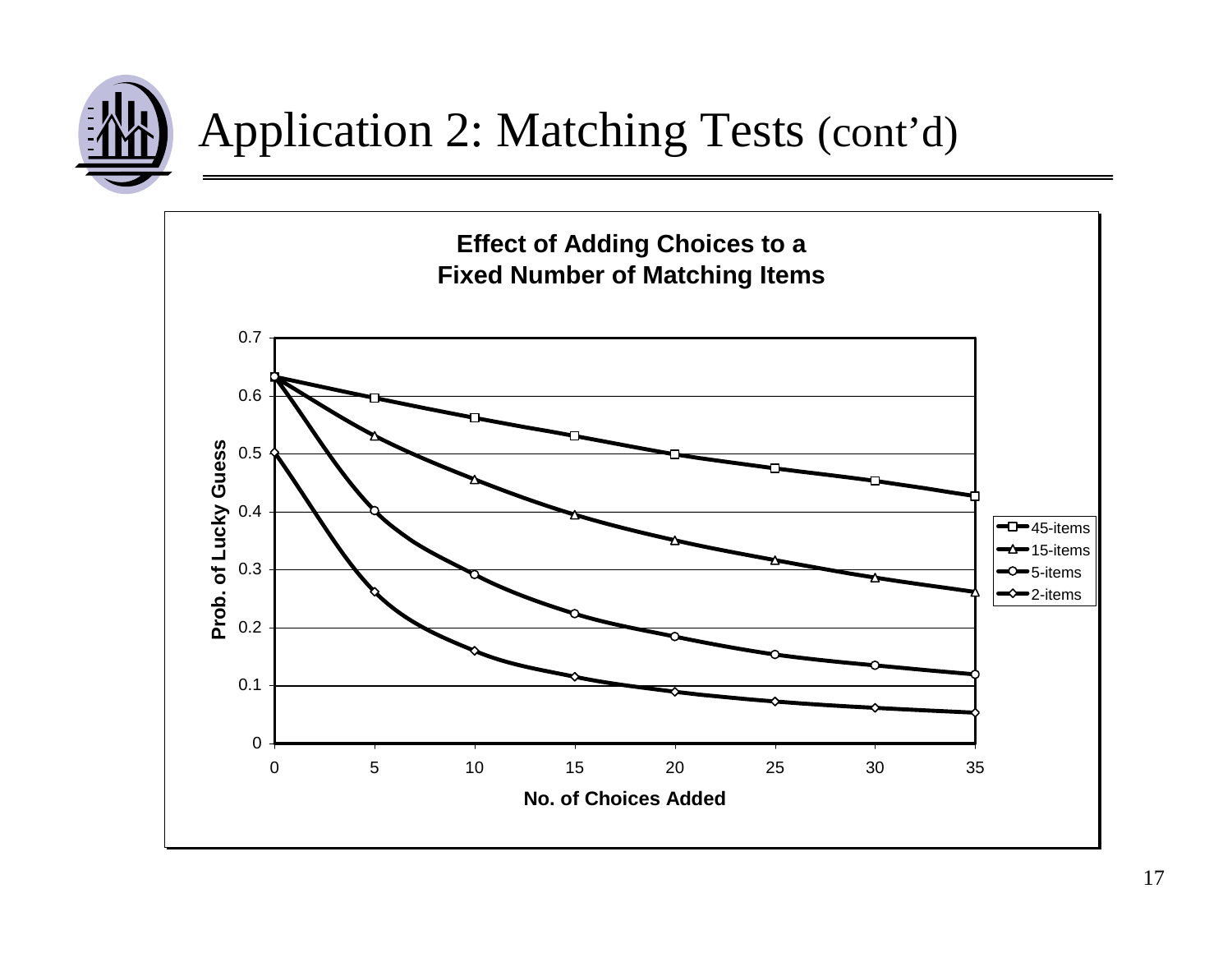

- How do you evaluate a claim by a test administrator that an applicant has copied answers from another?
- Some researchers have proposed looking at the similarity of incorrect responses (Bellezza & Bellezza, 1989)
- Distractors (wrong answers) are designed to seem equally plausible to those attempting to guess the right answer
- Applicants working independently (i.e., not copying from each other) do not tend to select the same distractors
- How many duplicate wrong answers would be expected by chance alone?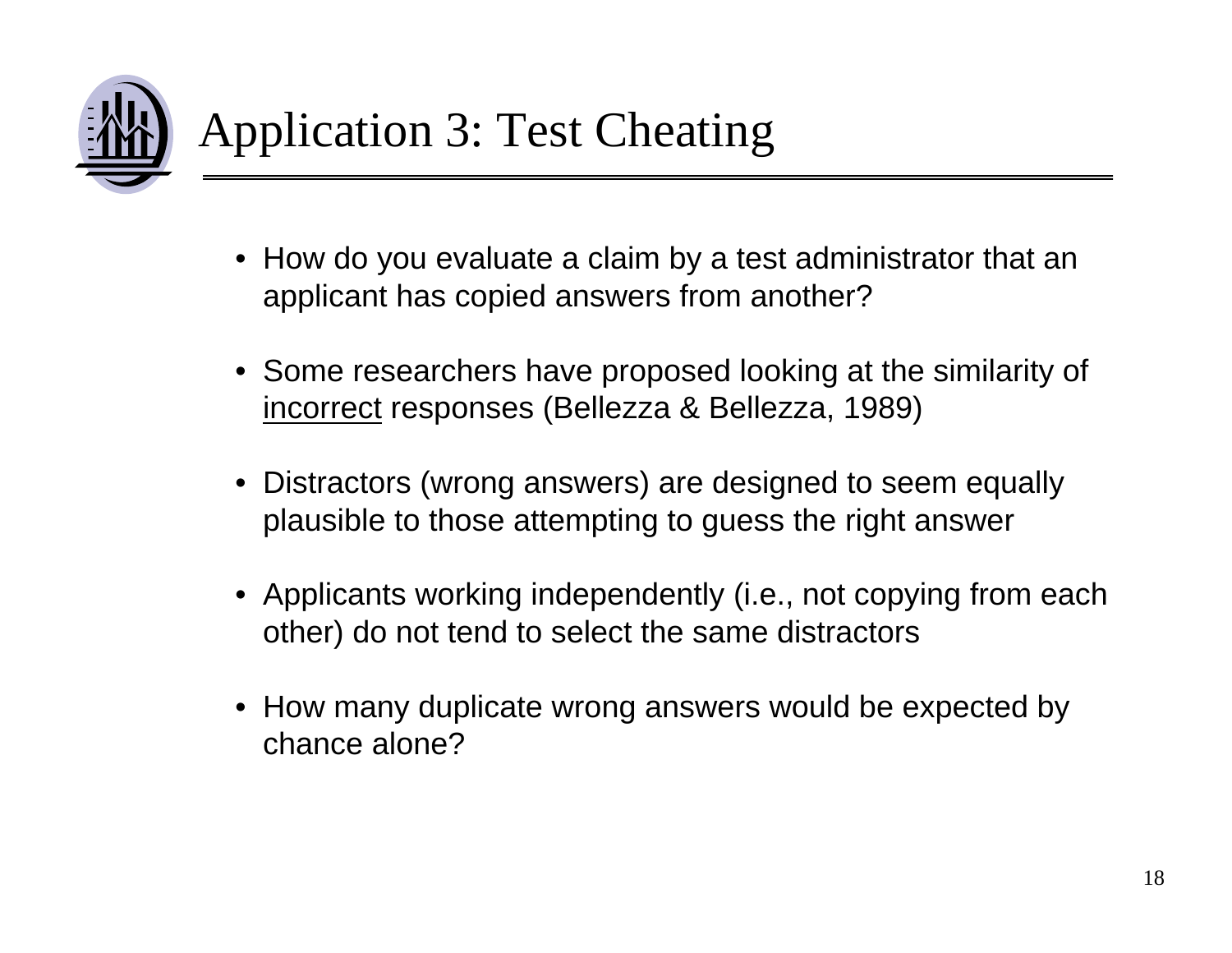

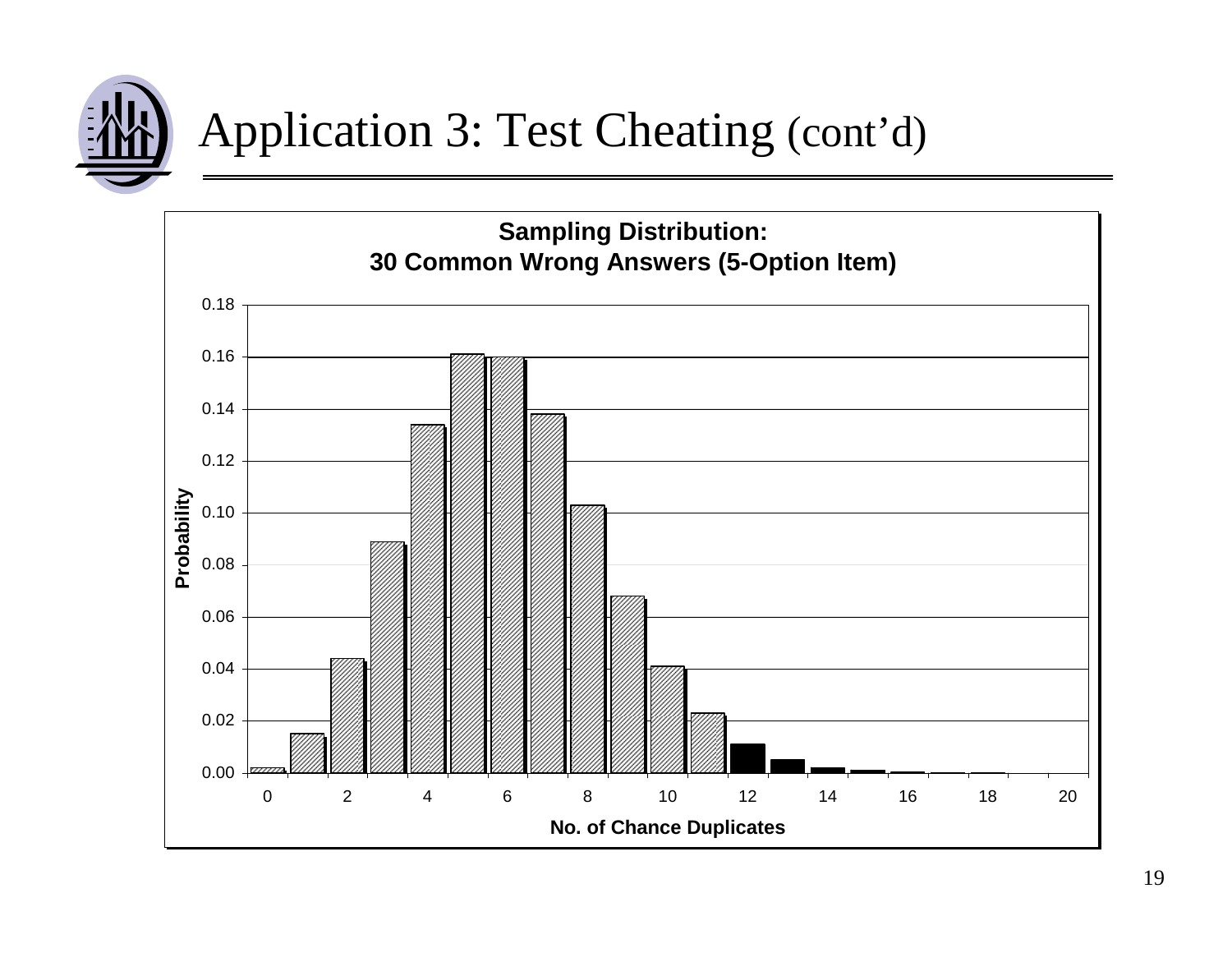

- The sampling distribution helps identify outliers (i.e., error patterns so similar that duplicates may have occurred through copying)
- We can set a threshold (i.e., critical value) where the number of duplicates is so extreme that it is unlikely to have occurred by chance (e.g., only one chance in a hundred)
- Does the number of multiple choice options affect the number of expected duplicates?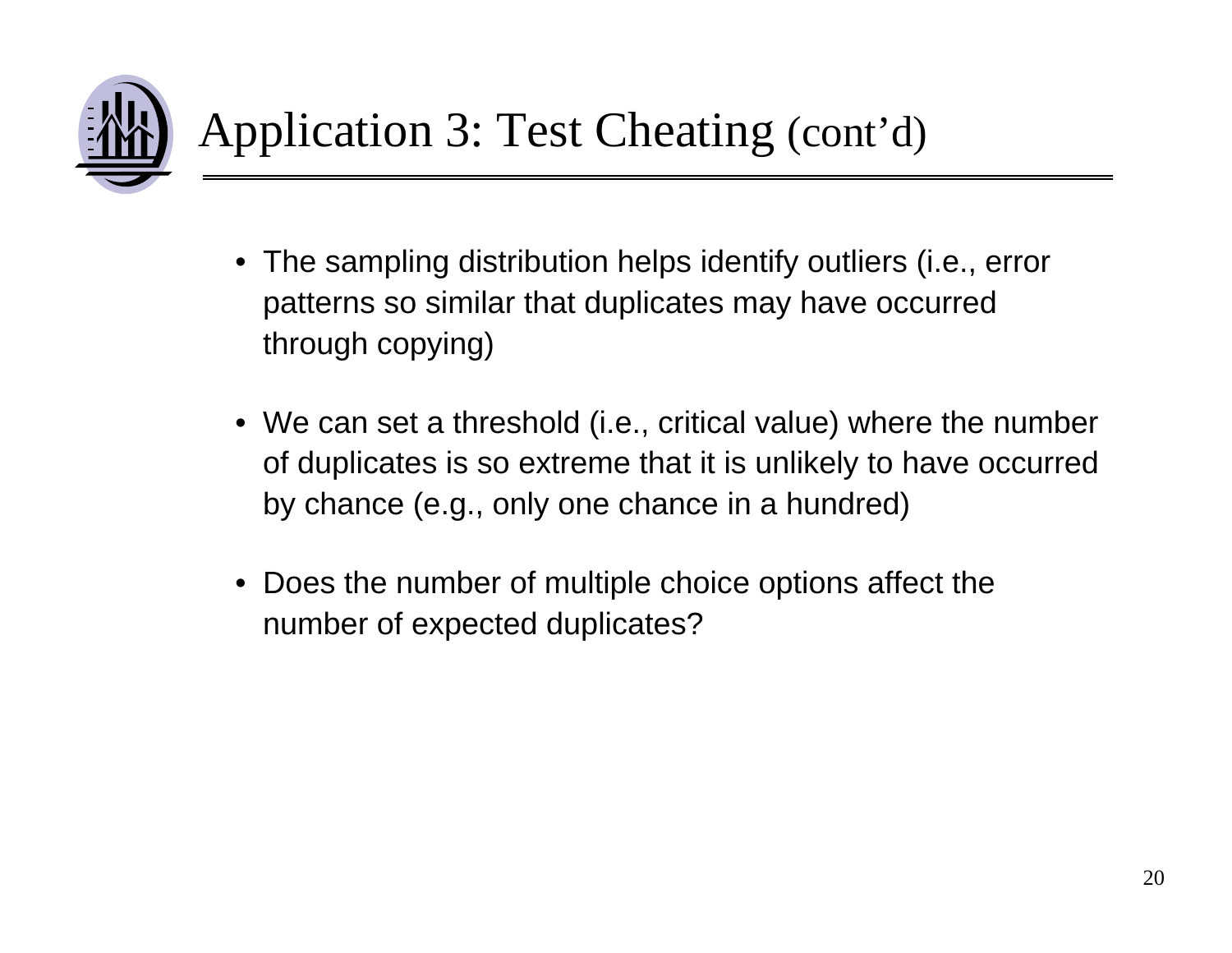

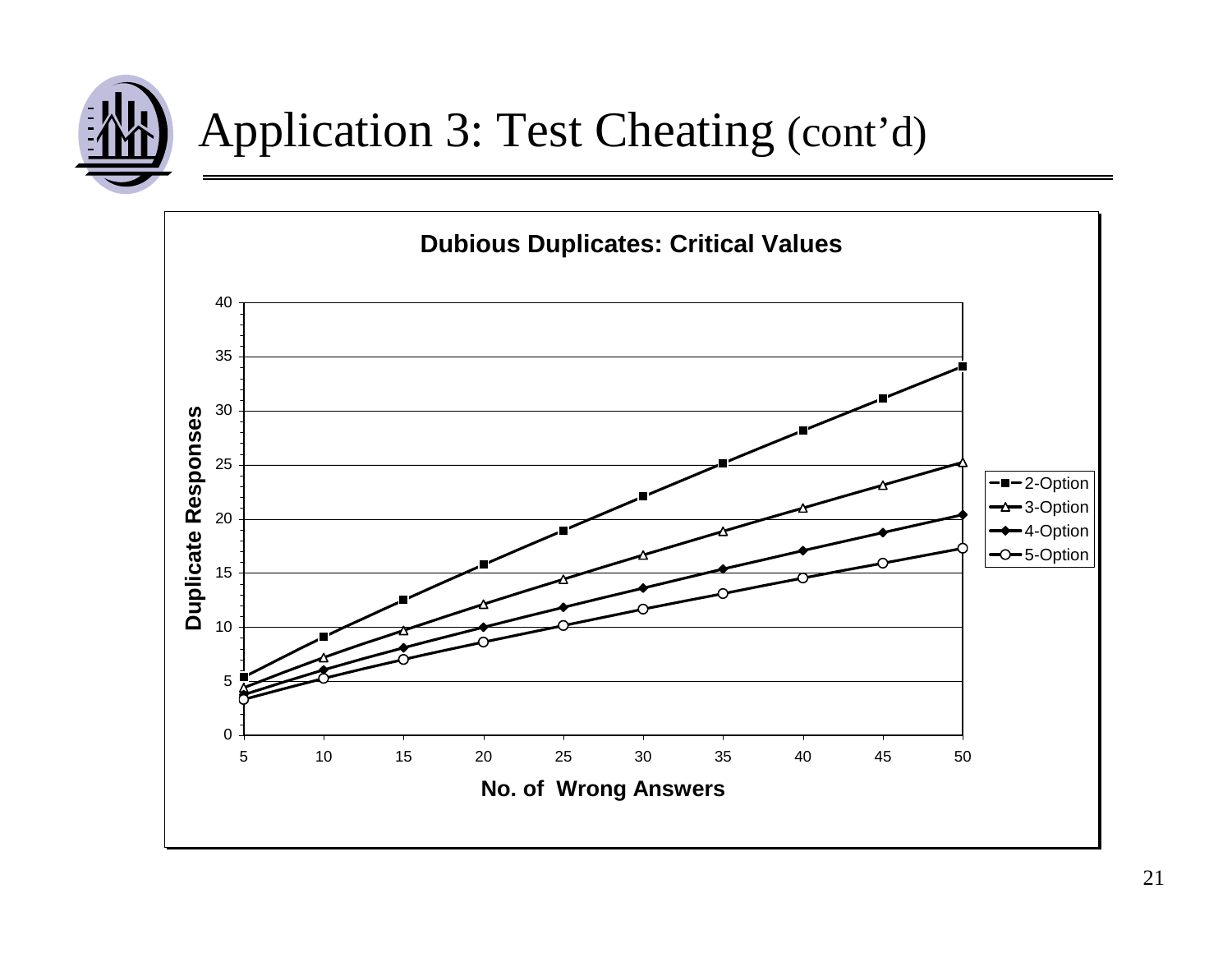

# Application 4: Categorization and Validity

- Score banding involves collapsing a continuous distribution of scores into discrete categories (e.g., High, Medium, Low)
- How much information loss can be expected from categorizing continuous test scores?
- Scenario: Take a 100-point scale, collapse into categories, and then correlate it with its categorized self
- Any loss of information should cause the resulting correlation to differ from 1.00 (i.e., a perfect correlation)
- The magnitude of the difference provides an index of information loss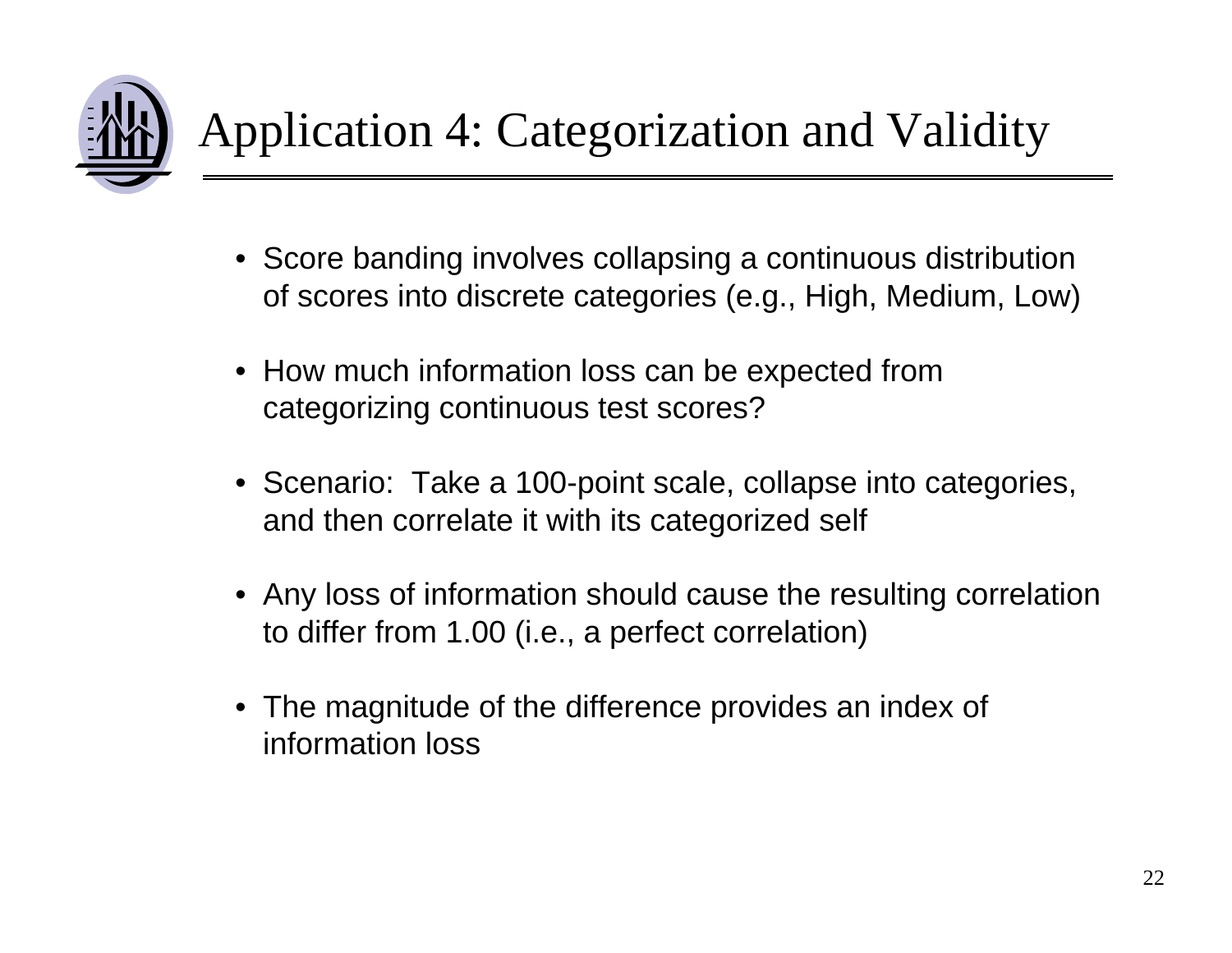

#### Application 4: Categorization and Validity (cont'd)

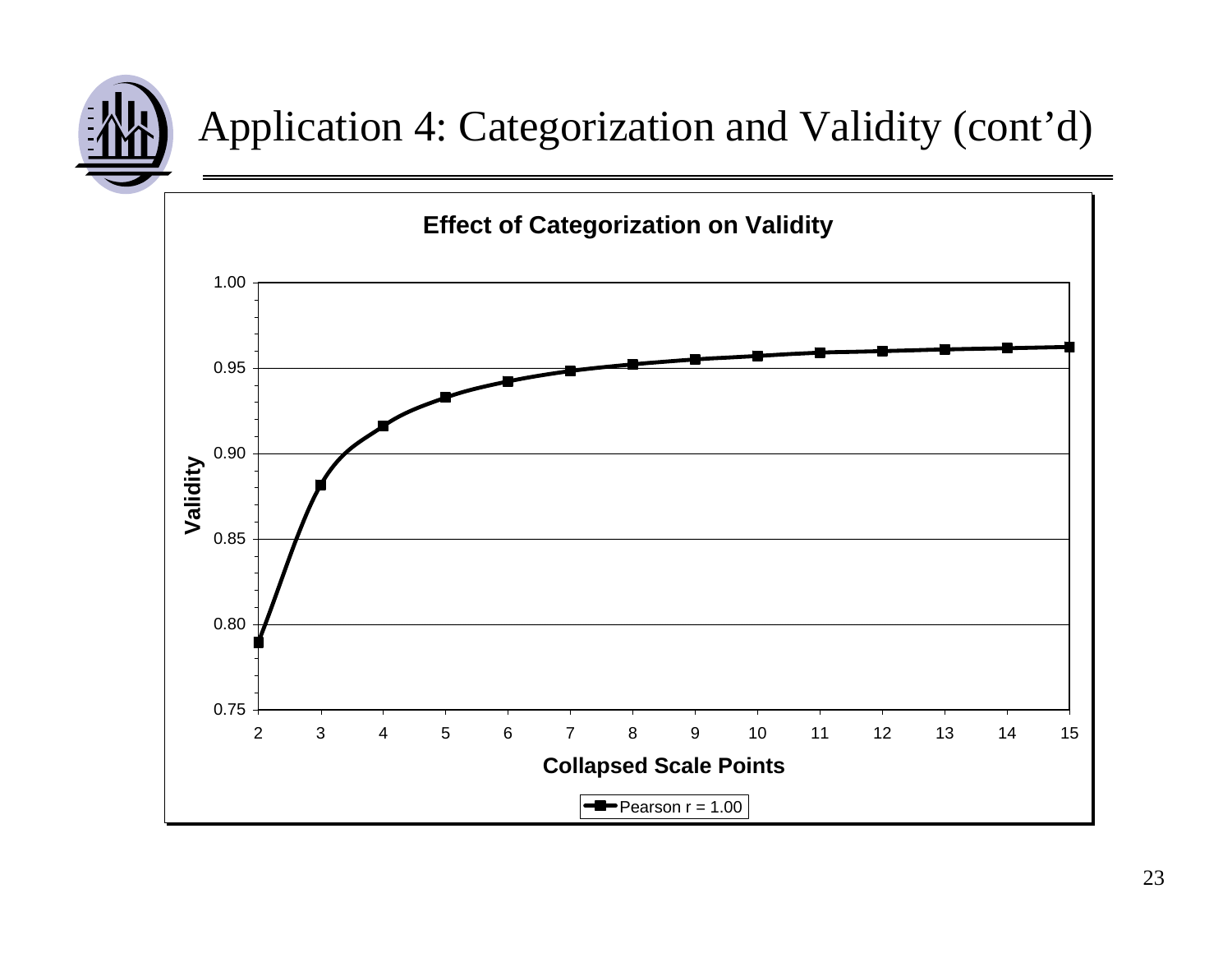

#### Application 4: Categorization and Validity (cont'd)

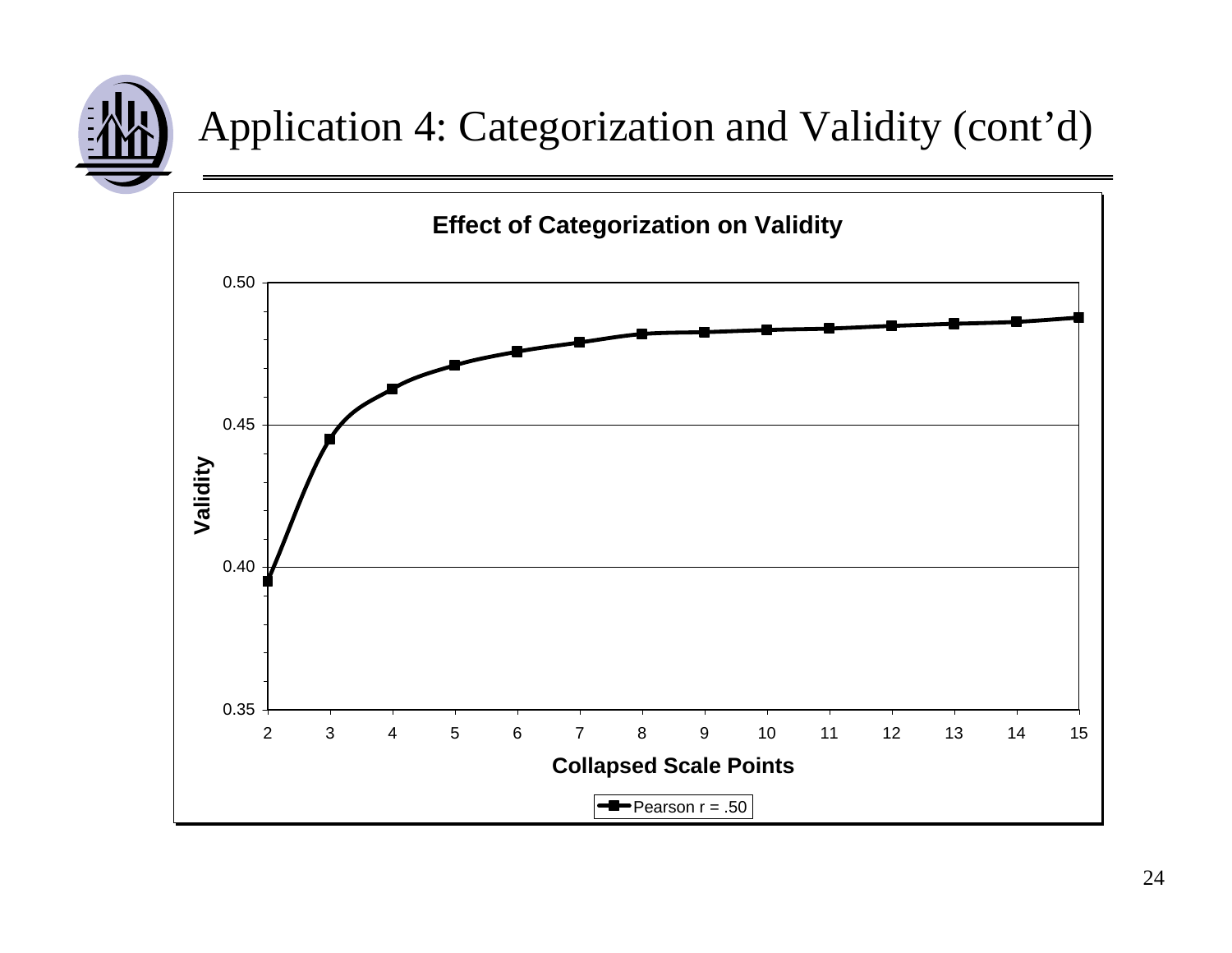

- Performance ratings are often highly skewed in accordance with the Lake Wobegon Effect (e.g., "All of my employees are above average")
- What happens to a skewed measure that is then categorized?
- Simulation allows us to quantify the impact of scaling in the presence of many other factors (e.g., measurement error, nonnormal distributions) for any statistic (e.g., Cronbach's alpha, variance, rWG)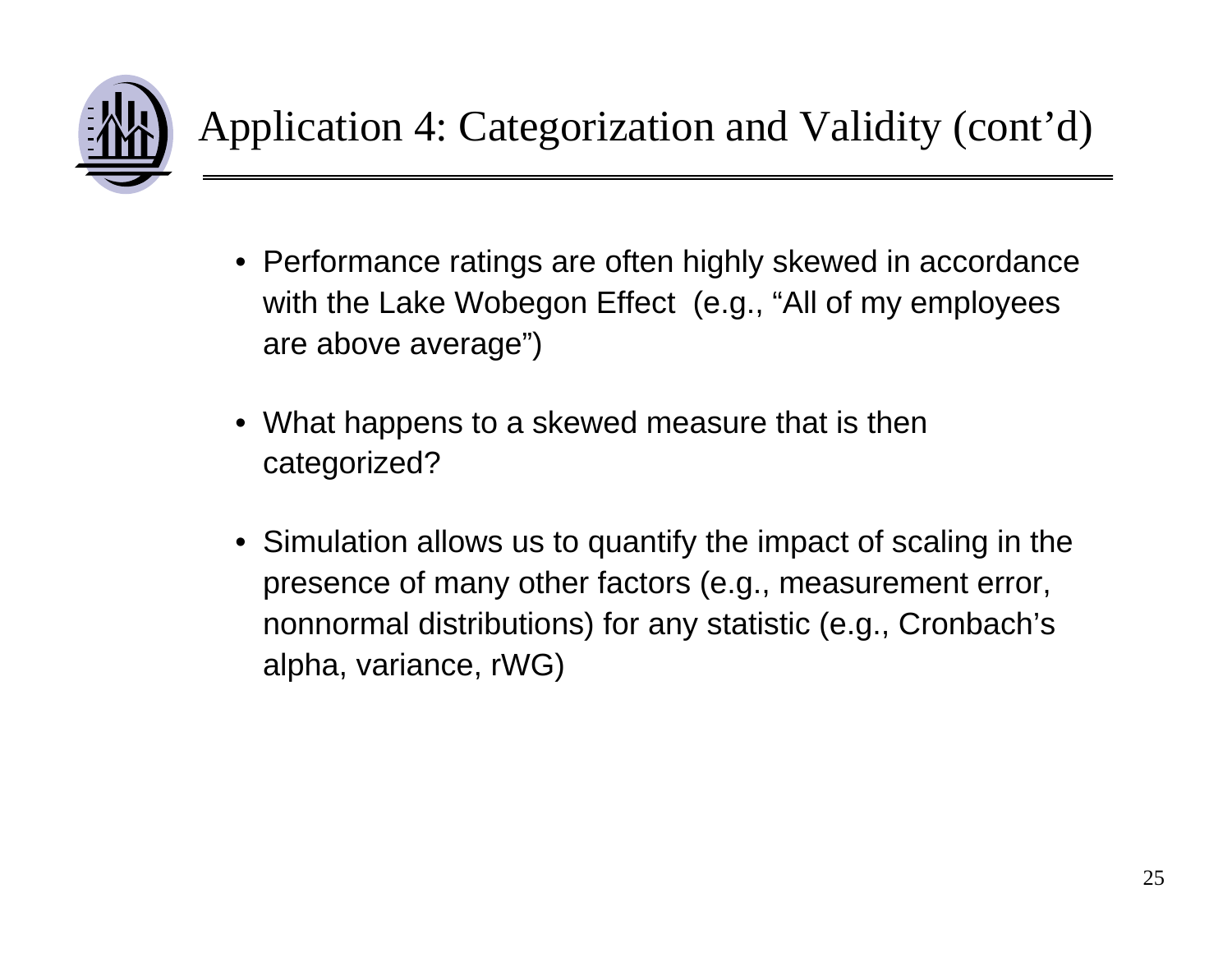

#### Application 4: Categorization and Validity (cont'd)

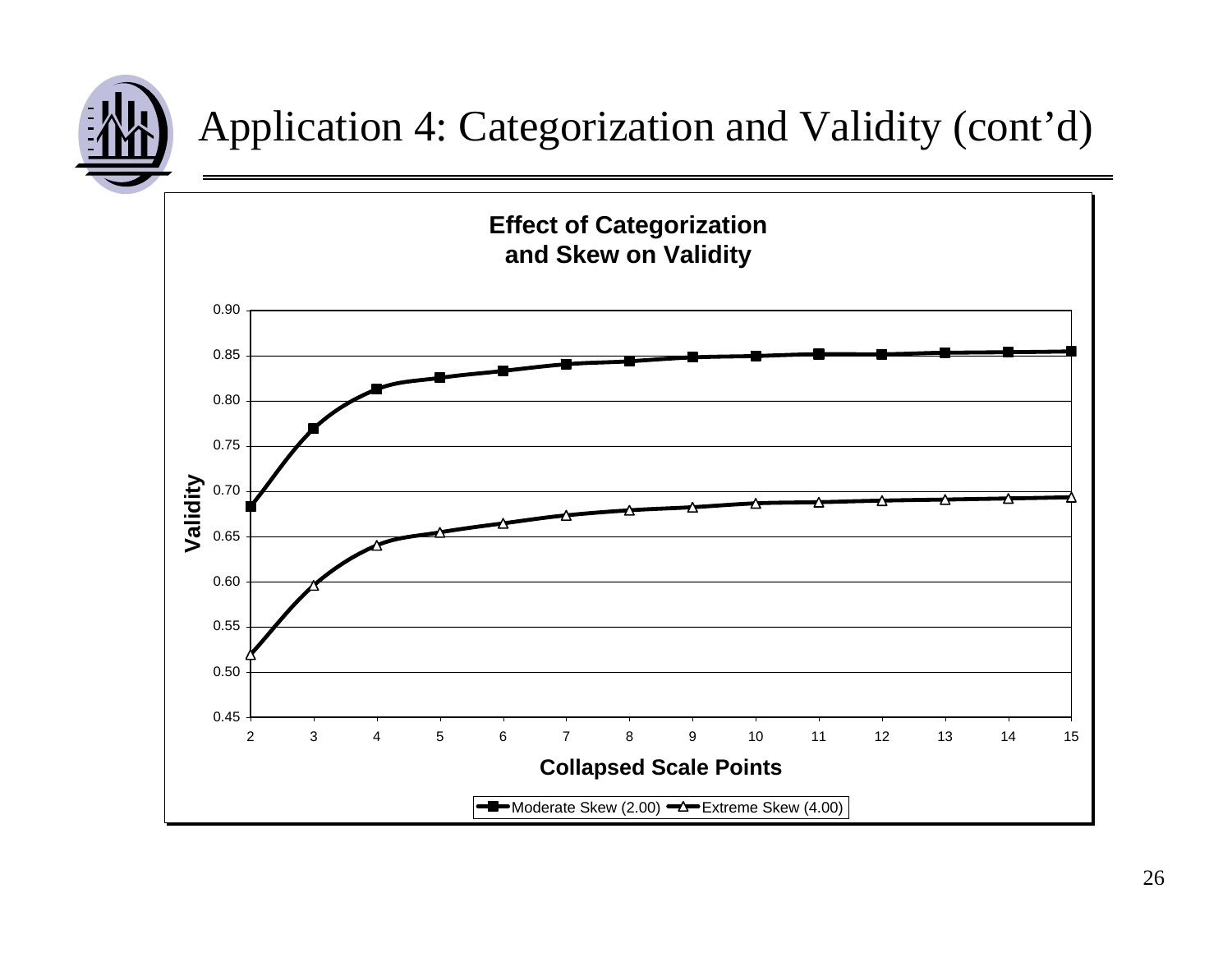

- According to the Partnership for Public Service (2004), many agencies are awarding "70 points, out of 100, to candidates simply for satisfying minimum qualifications"
- This practice only leaves 30 points for further assessments that rate and rank applicants
- PPS argues that "this kind of compression significantly erodes the power of any assessment tool to make meaningful distinctions in likely candidate performance"
- How much information loss results from this type of compression?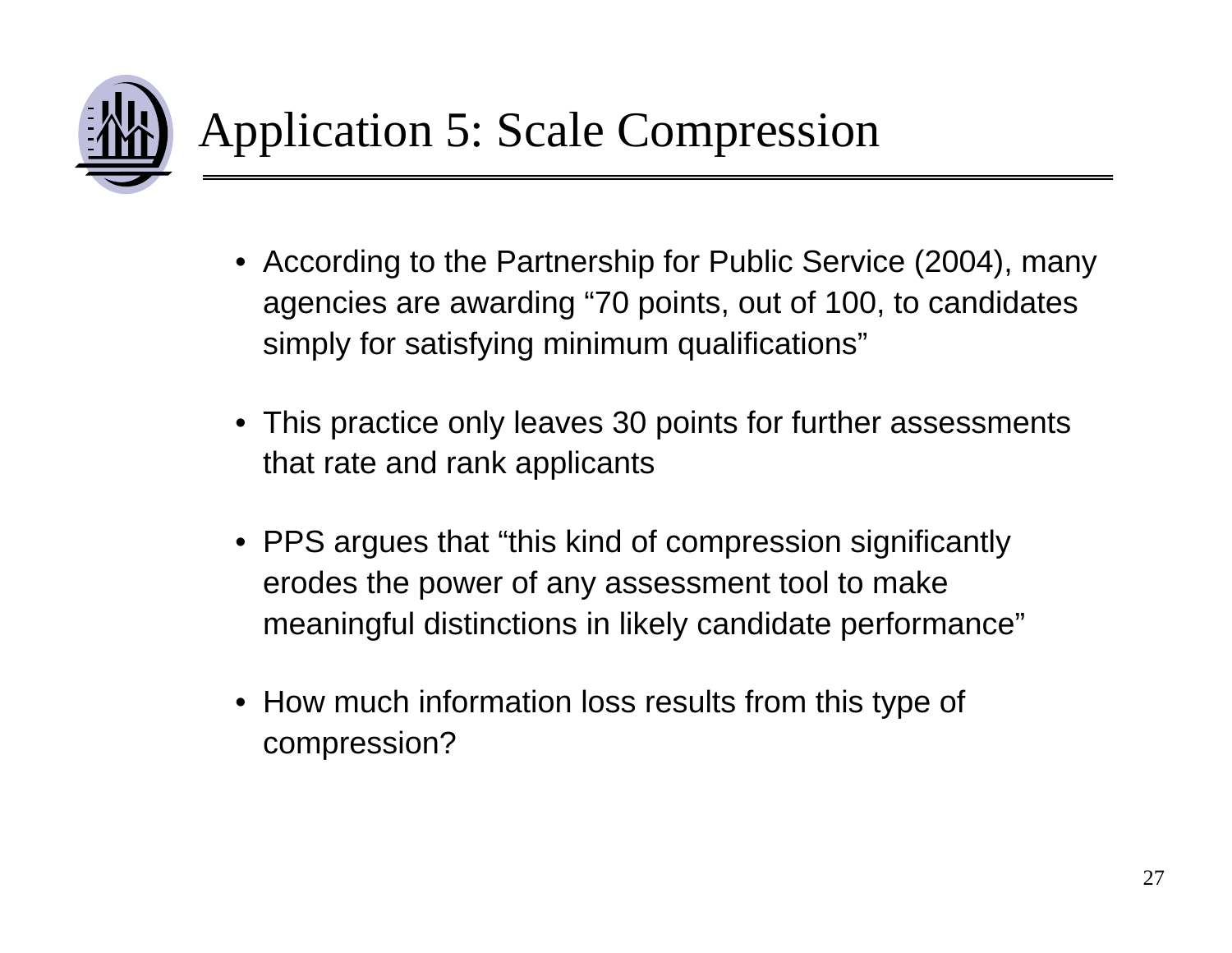

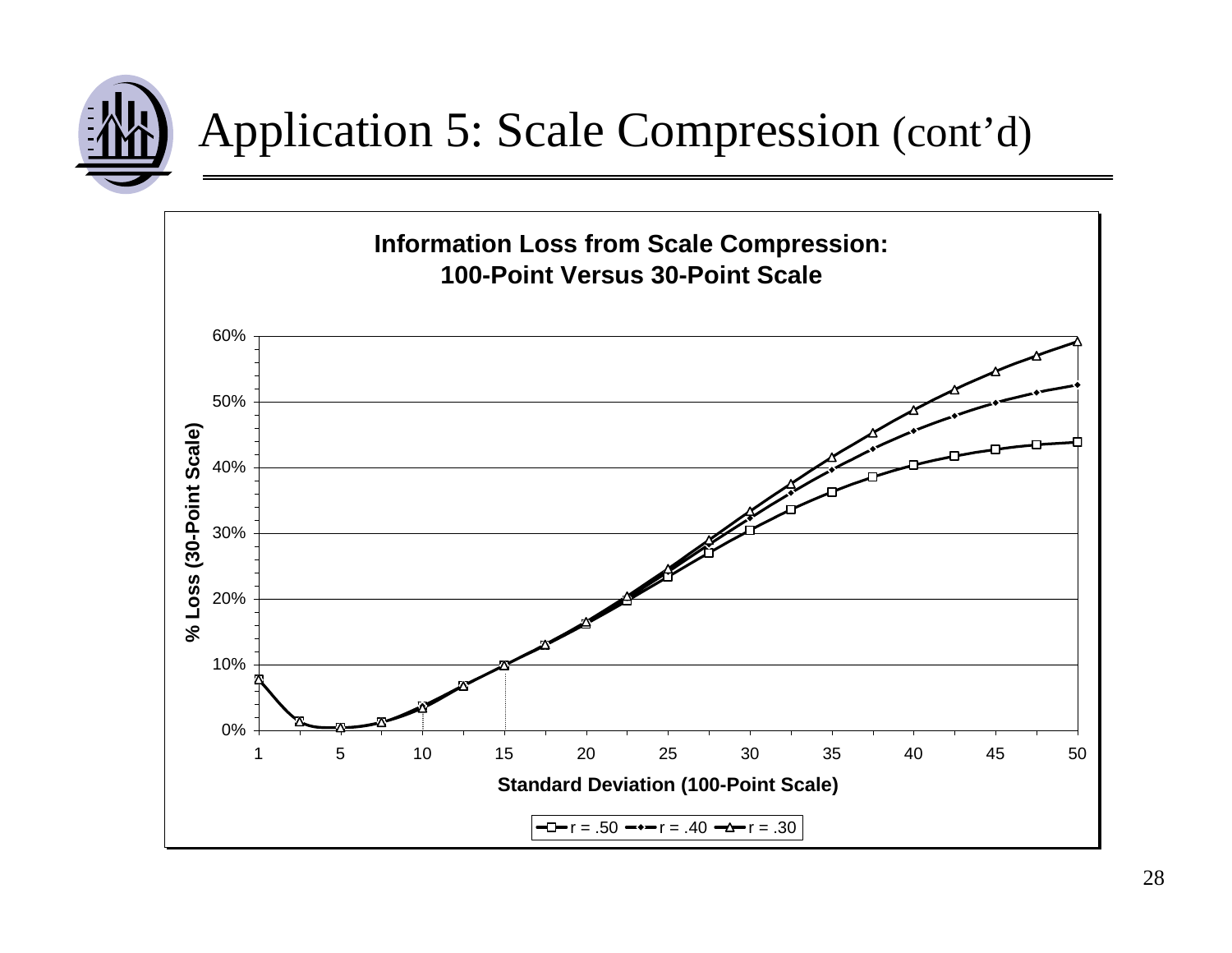

# Application 5: Scale Compression (cont'd)

- The simulation assessed information loss for score distributions with varying levels of spread and predictive validity
- Validity of the original 100-point scale had little impact on the amount of information loss when collapsing to a 30-point scale
- For <u>realistic</u> levels of score variation among applicants (typical SDs run between 10 and 15), little information is lost due to scale compression (less than 10%)
- Information loss may or may not be significant, depending on the amount of variation observed in the original scores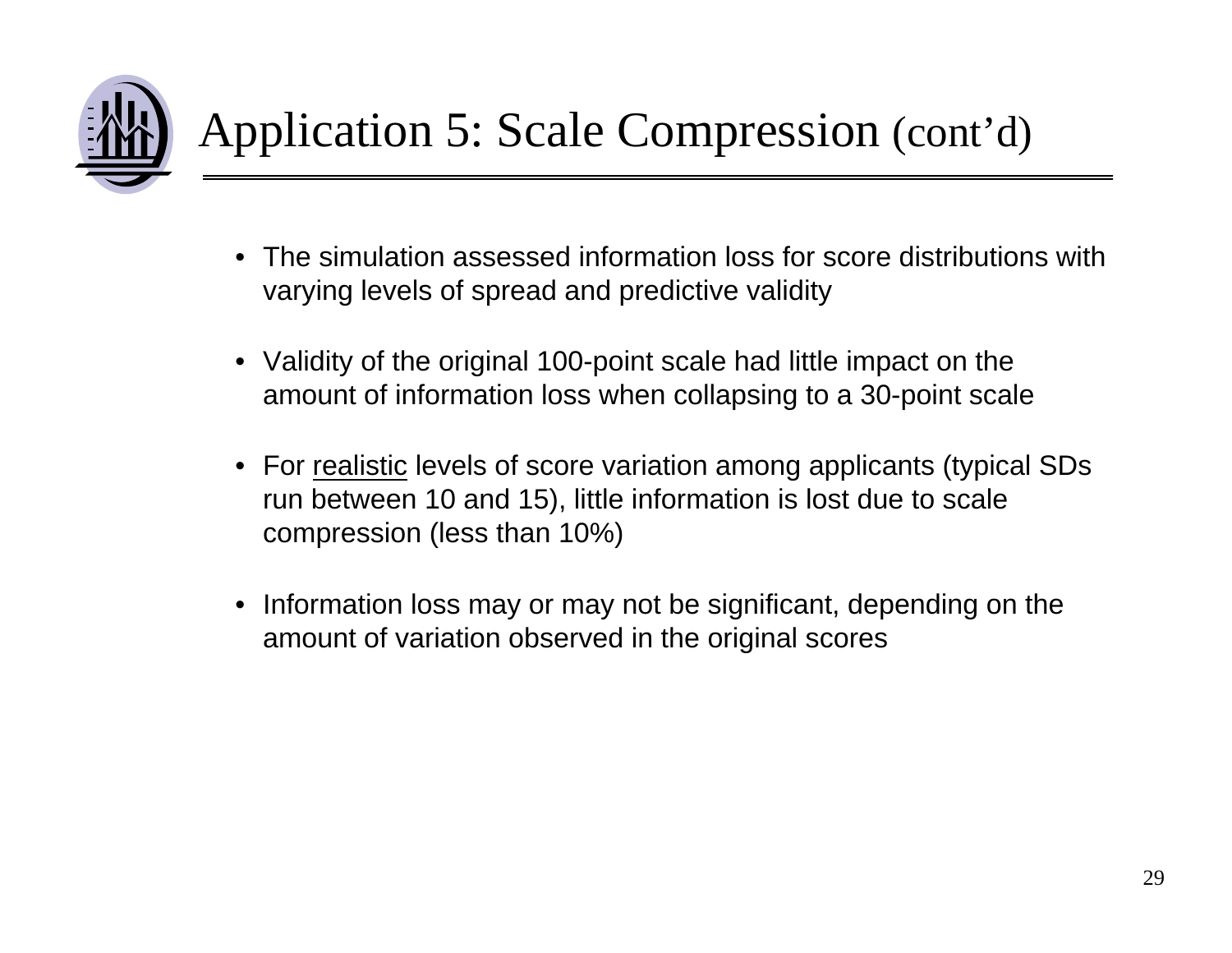

- Simulation can be used to derive the distributional properties of *any* statistic, even new or home-grown statistics with no known sampling distribution
- The sampling distribution for some statistics cannot be derived mathematically (e.g., the median) or can only be crudely approximated using normal-theory assumptions
- What does a practitioner do when the assumptions of the statistical test are violated (e.g., skewed data, unequal variances)?
- Simulation gives us a way to solve these problems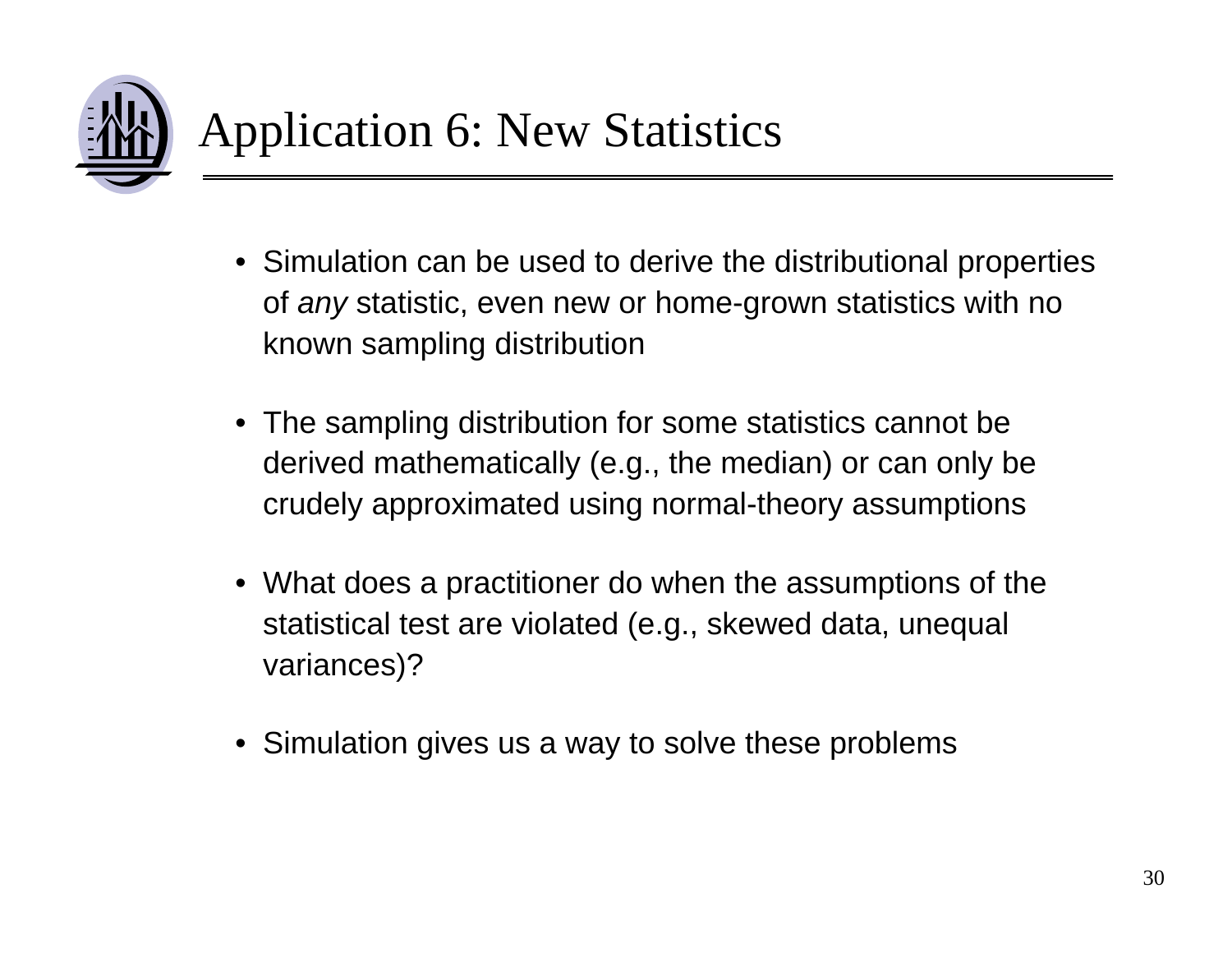

## Application 6: New Statistics (cont'd)

- *rWG* is the most widely used measure of interrater agreement for Likert-type scales (Kline, 2005)
- *rWG* compares the variability in observed ratings to the expected variability of randomly generated ratings:
	- *rWG* = 1 [Var (observed) / Var (random)]
- Unfortunately, there is no consensus on a statistical significance test for *rWG* (Dunlap et al., 2003)
- Scenario: A panel of 10 job experts is asked to rate the content validity of test items using a 5-point Likert-type scale
- What value of *rWG* must be achieved to reach statistical significance?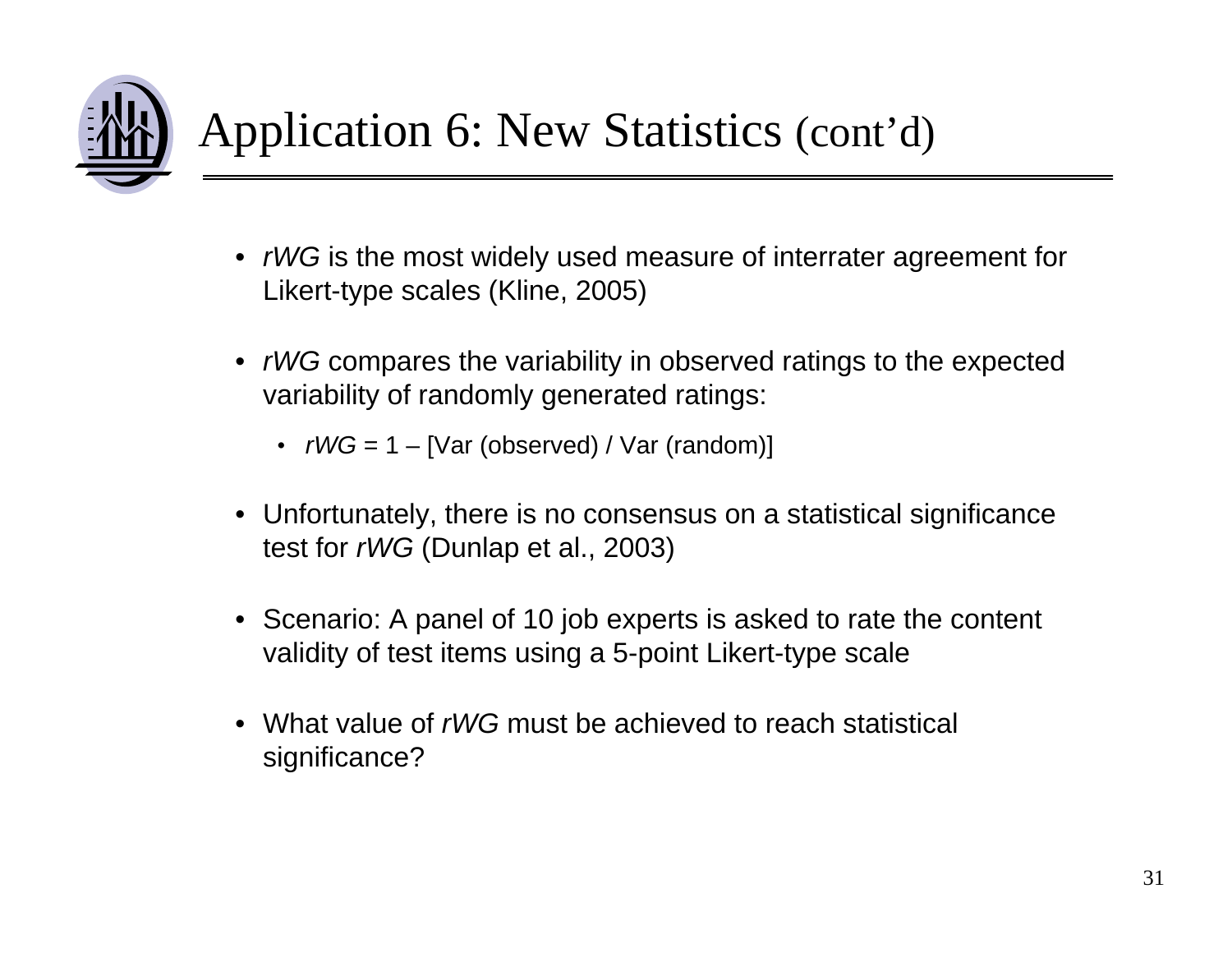

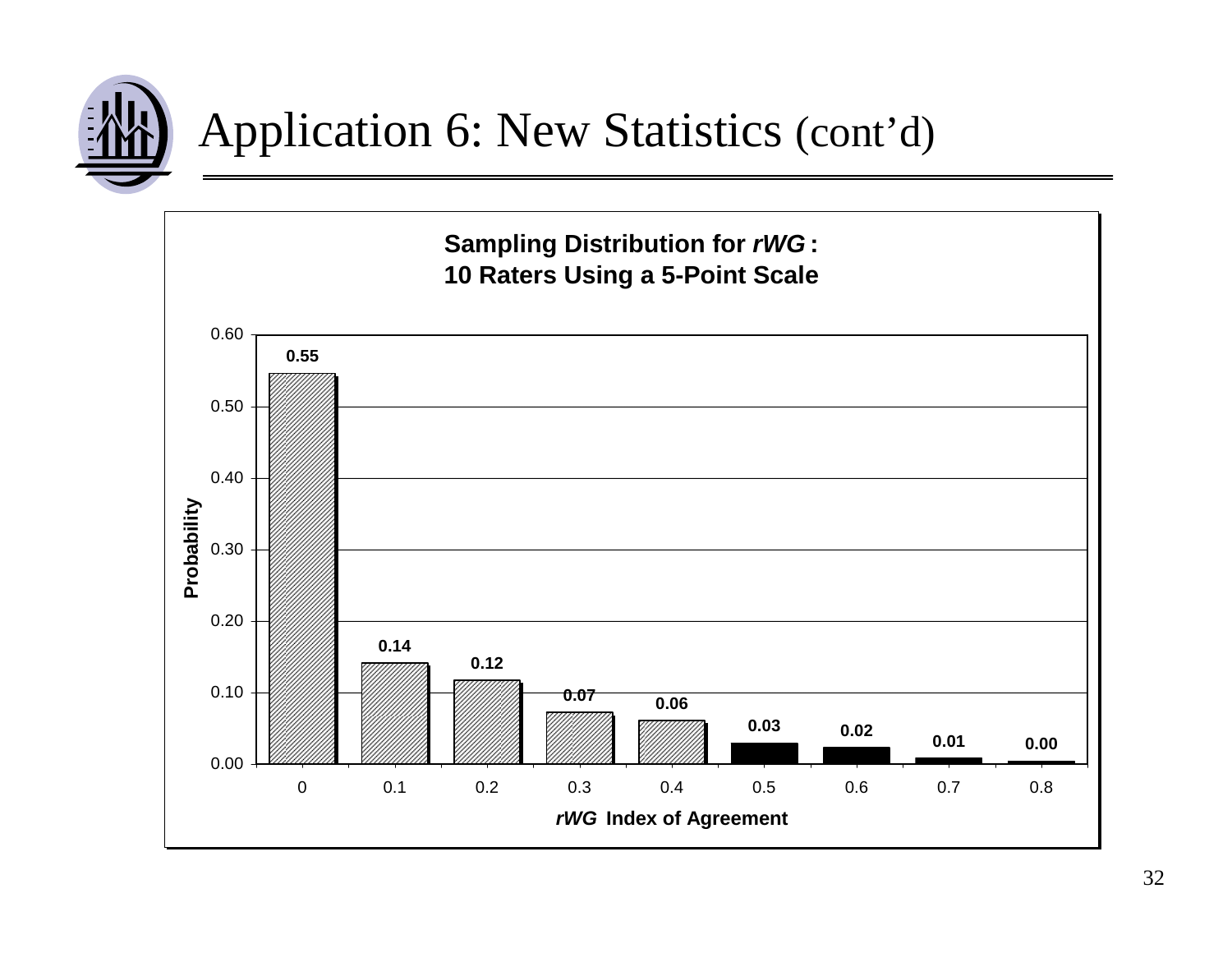

- In a given year, employers are often faced with multiple selection events for the same job
- Summing data across these events treats each applicant as if he or she competed in each selection event (Siskin & Trippi, 2005)
- Summing treats selections as if they were made from a *single* pool of applicants rather than from multiple pools and can produce biased, misleading results
- According to Gilmartin & Claudy (1985), "the single pool approach is inherently wrong" and selection probabilities will be incorrect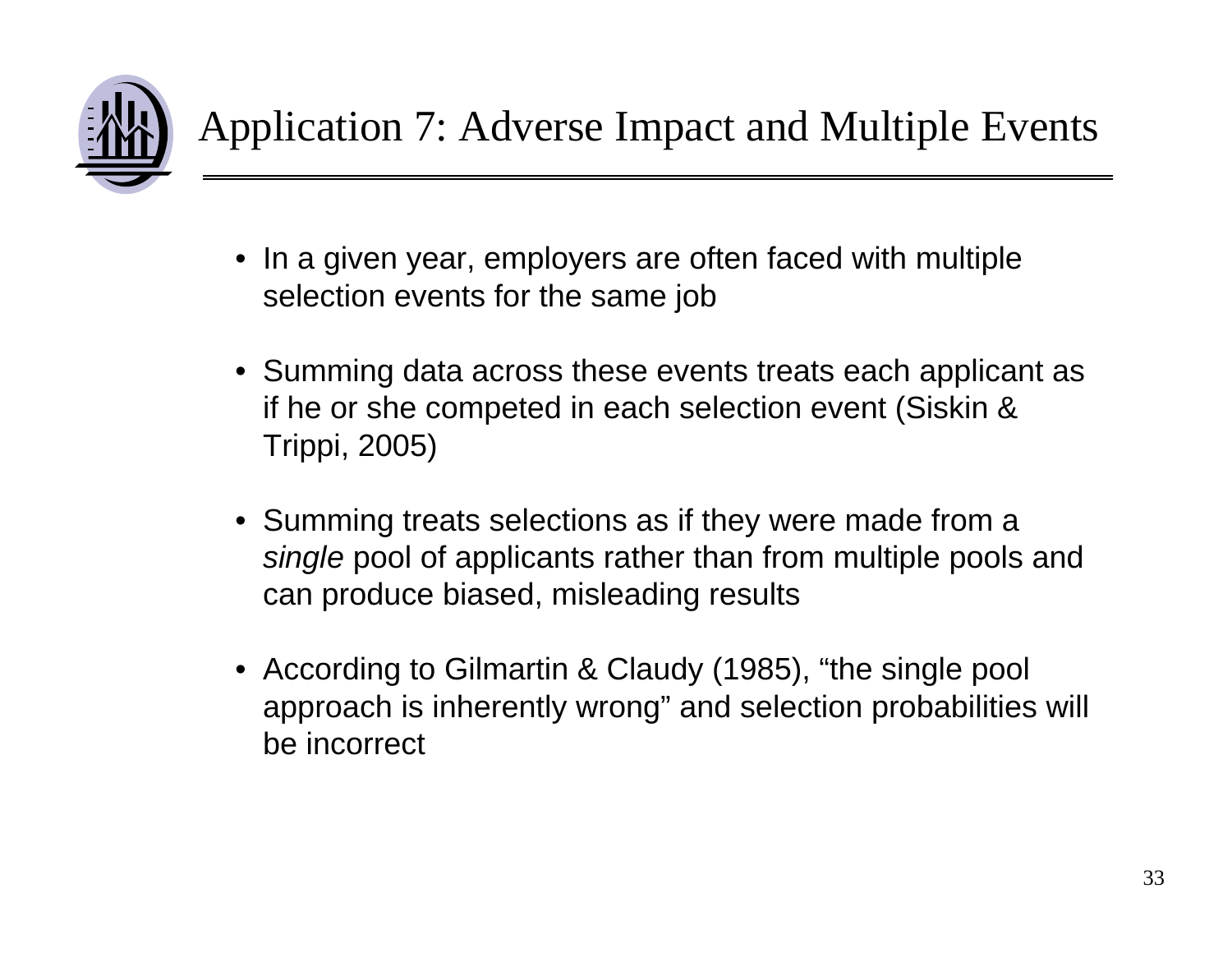

- The aggregation method gaining acceptance by the courts (see Gilmartin, 1991) involves combining the *sampling distributions* from each selection event
- Exact probabilities can be obtained using either additive convolution techniques or computer simulation (Poe et al., 2005)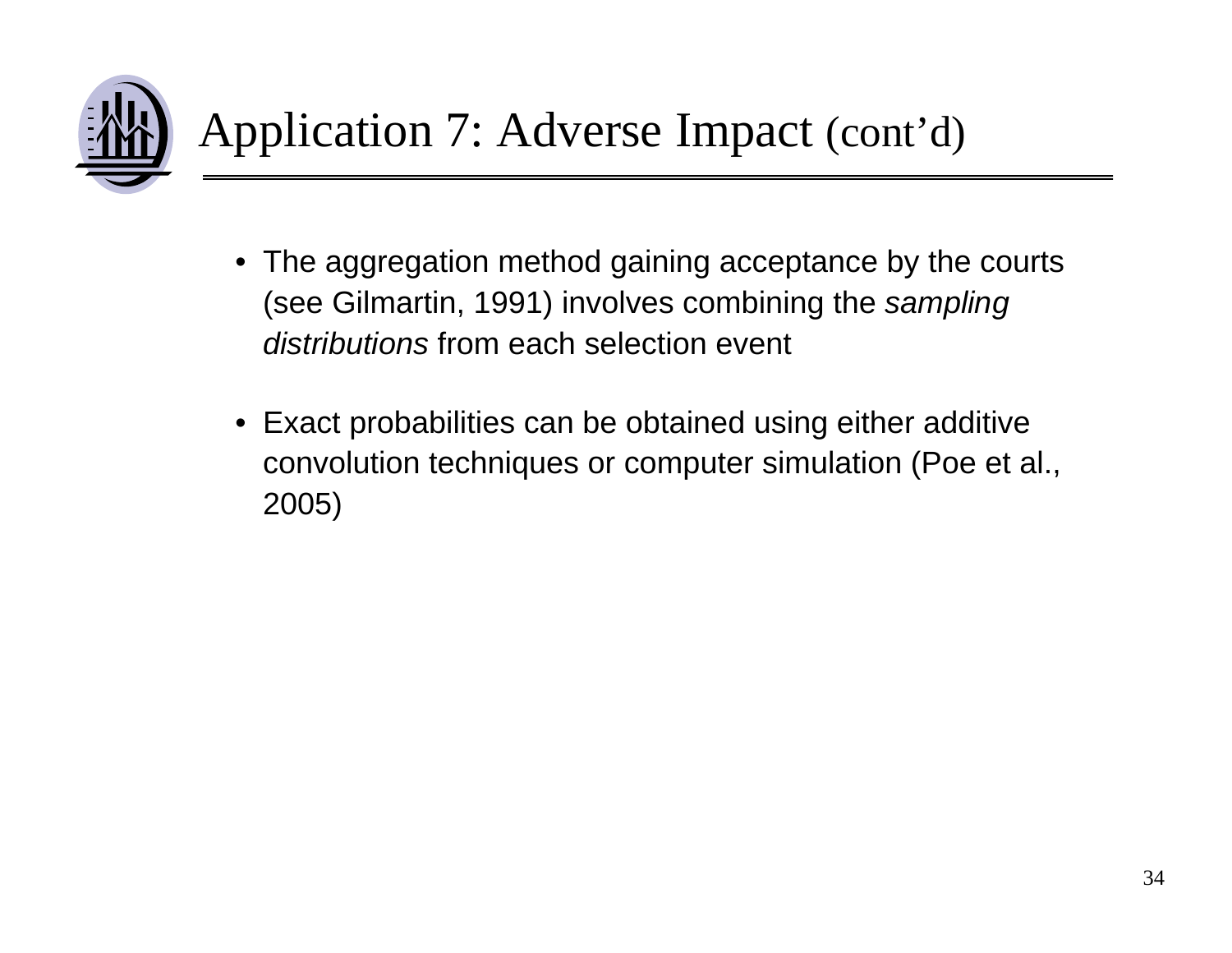

#### **Table 1 Aggregation of Selection Data: Traditional versus Multiple Exact Method**

|                                                                          | <b>Applicant Pool</b> |              | <b>Hires</b>     |              | <b>Expected</b>   |                  | <b>Adverse Impact?</b> |            |                  |
|--------------------------------------------------------------------------|-----------------------|--------------|------------------|--------------|-------------------|------------------|------------------------|------------|------------------|
| <b>Selection Event</b>                                                   | <b>Females</b>        | <b>Males</b> | <b>Females</b>   | <b>Males</b> | <b>Females</b>    | <b>Shortfall</b> | 4/5ths                 | Sig.       | $\boldsymbol{p}$ |
| Jan/2004                                                                 | 6                     | 25           | 5                | 23           | 5.42 <sup>a</sup> | .42              | <b>No</b>              | No         | .49              |
| Aug/2004                                                                 | 5                     | 15           | $\mathbf{1}$     | 11           | 3.00 <sup>b</sup> | 2.00             | Yes                    | <b>No</b>  | .06              |
| Nov/2004                                                                 | $6\phantom{1}$        | 10           | 3                | 6            | 3.38 <sup>c</sup> | .38              | N <sub>o</sub>         | <b>No</b>  | .55              |
| Overall                                                                  |                       |              |                  |              |                   |                  |                        |            |                  |
| <b>Multiple Exact</b>                                                    | ۰                     | ۰            | 9                | 40           | 11.80             | 2.80             | $\blacksquare$         | No         | .07              |
| <b>Traditional</b><br>$\overline{a}$ in $\overline{a}$ is $\overline{a}$ | 17                    | 50           | $\boldsymbol{9}$ | 40           | 12.43             | 3.43             | <b>Yes</b>             | <b>Yes</b> | .03              |

<sup>a</sup> [6 / (6 + 25)] x 28

 $^{\rm b}$  [5 / (5 + 15)] x 12

 $c \left[ 6 / (6 + 10) \right]$  x 9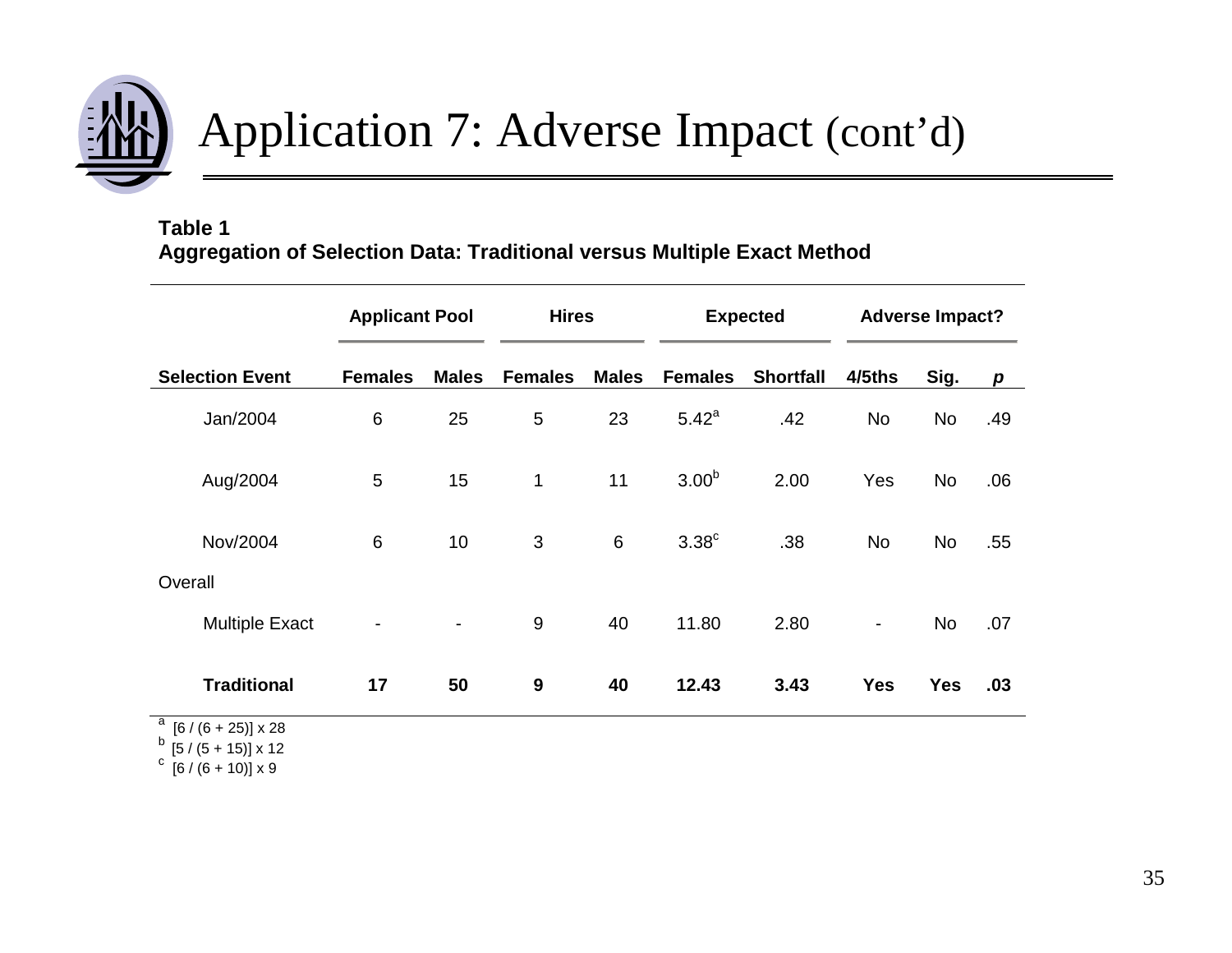

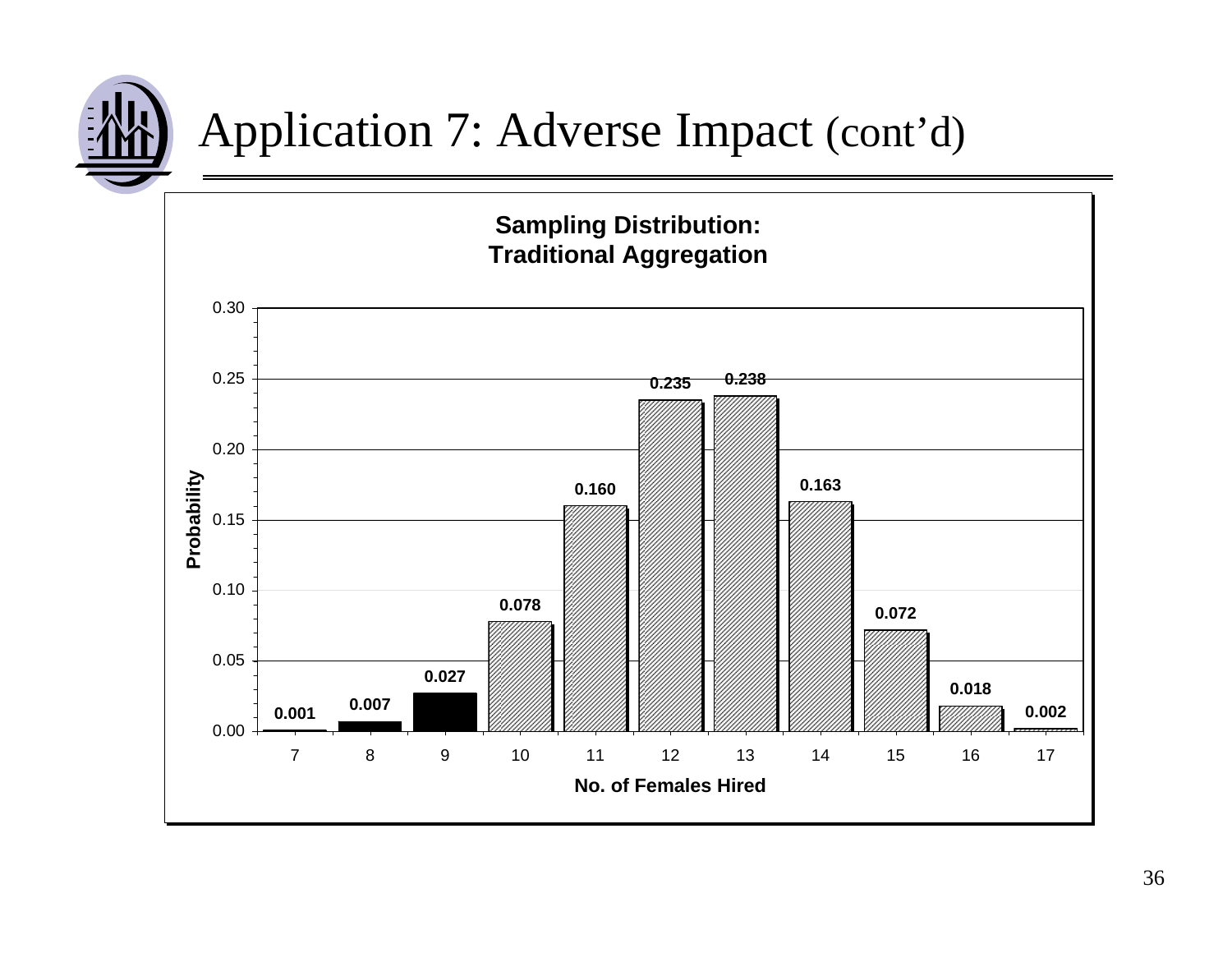

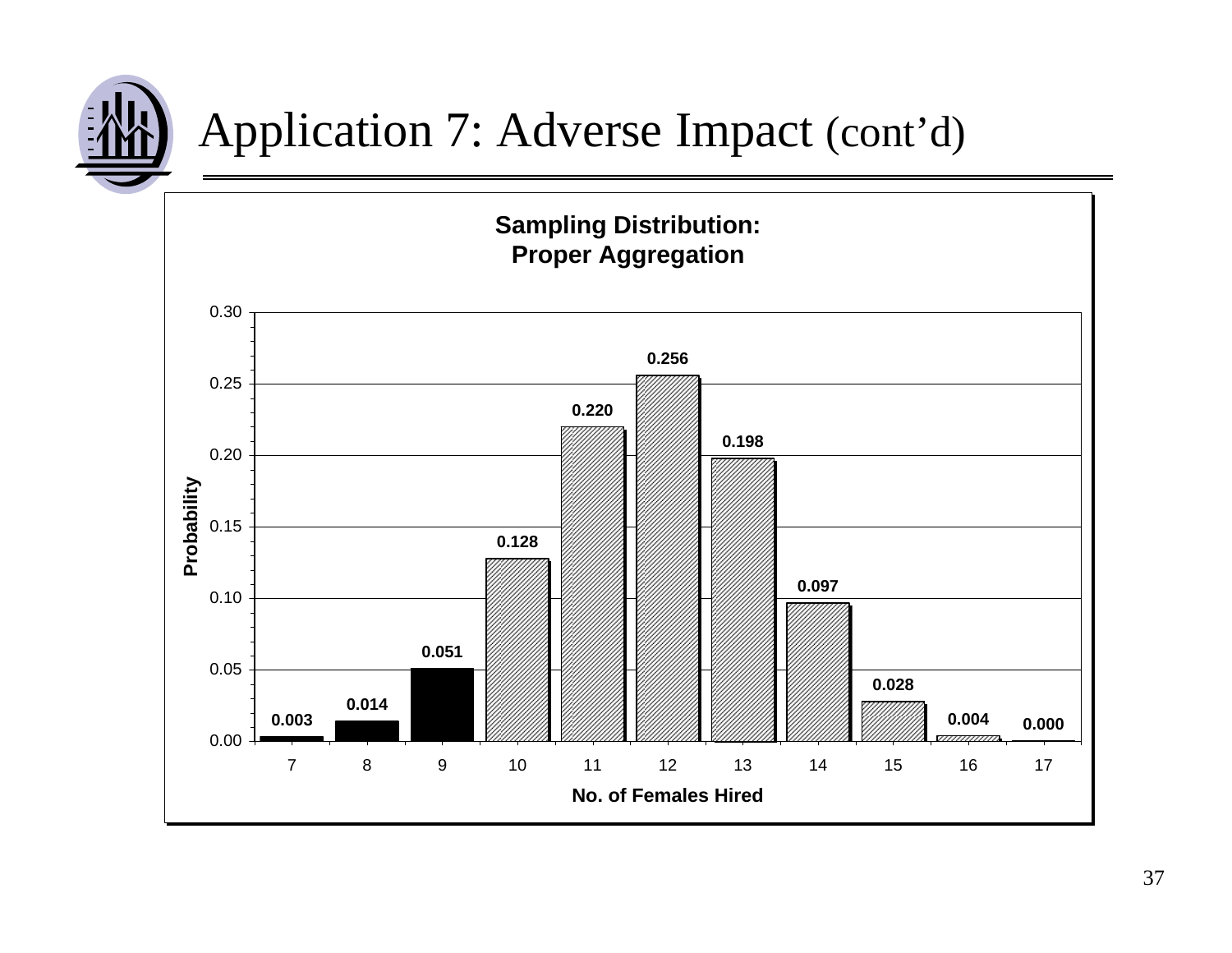

- Simulation methodology can be used to address a number of practical assessment problems that are too complex, too time-consuming, or even impossible to answer using traditional analytical methods
- Traditional methods can only be trusted under certain, restricted circumstances, whereas simulation is subject to far fewer assumptions and constraints
- Resampling approaches have gained wide acceptance by statisticians and are being introduced in an increasing number of textbooks (e.g., Howell, 2002; Lunneborg, 2000)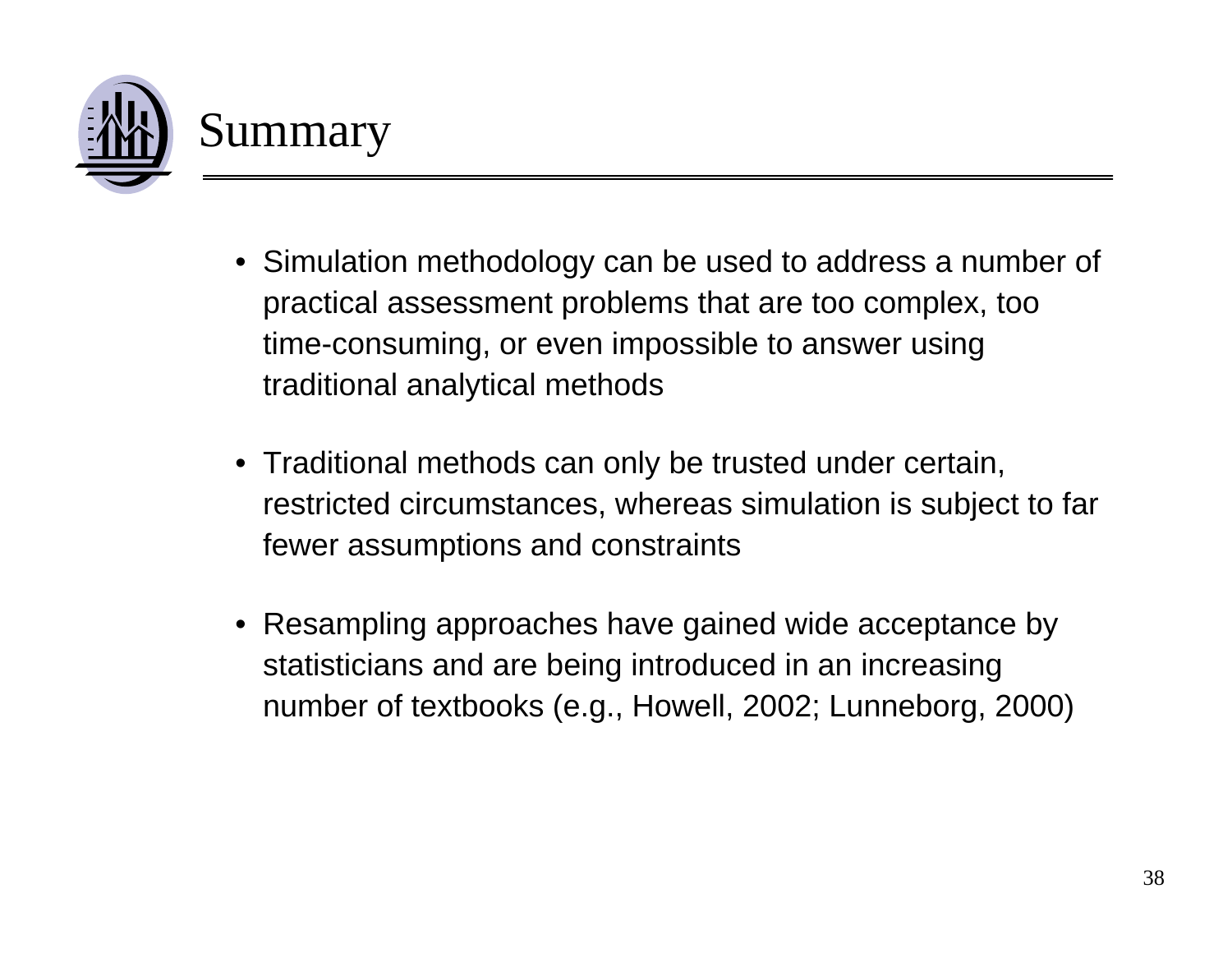

Bellezza, F. S. & Bellezza, S. F. (1989). Detection of cheating on multiple-choice tests by using error similarity analysis. *Teaching of Psychology*, *16*, 151-155.

Bennett, D. J. (1999). *Randomness*. Cambridge, MA: Harvard University Press.

Dunlap, W. P., Burke, M. J., & Smith-Crowe, K. (2003). Accurate tests of statistical significance for *rWG* and AD interrater agreement indices. *Journal of Applied Psychology*, *88*, 356-362.

Gilmartin, K. J. (1991). Identifying similarly situated employees in employment discrimination cases. *Jurimetrics Journal*, *31*, 429-440.

Gilmartin, K. J. & Claudy, J. G. (1985). PROC MULTIEVENT: Multiple events exact probability test validation report. Palo Alto, CA: American Institutes for Research.

Haladyna, T. H. (2004). *Developing and validating multiple-choice test items (3rd ed.)*. Mahwah, NJ: Lawrence Erlbaum.

Howell, D. C. (2002). *Statistical methods for psychology (5th ed.)*. Pacific Grove, CA: Duxbury.

Kline, T. (2005). *Psychological testing: A practical approach to design and evaluation*. Thousand Oaks, CA: Sage.